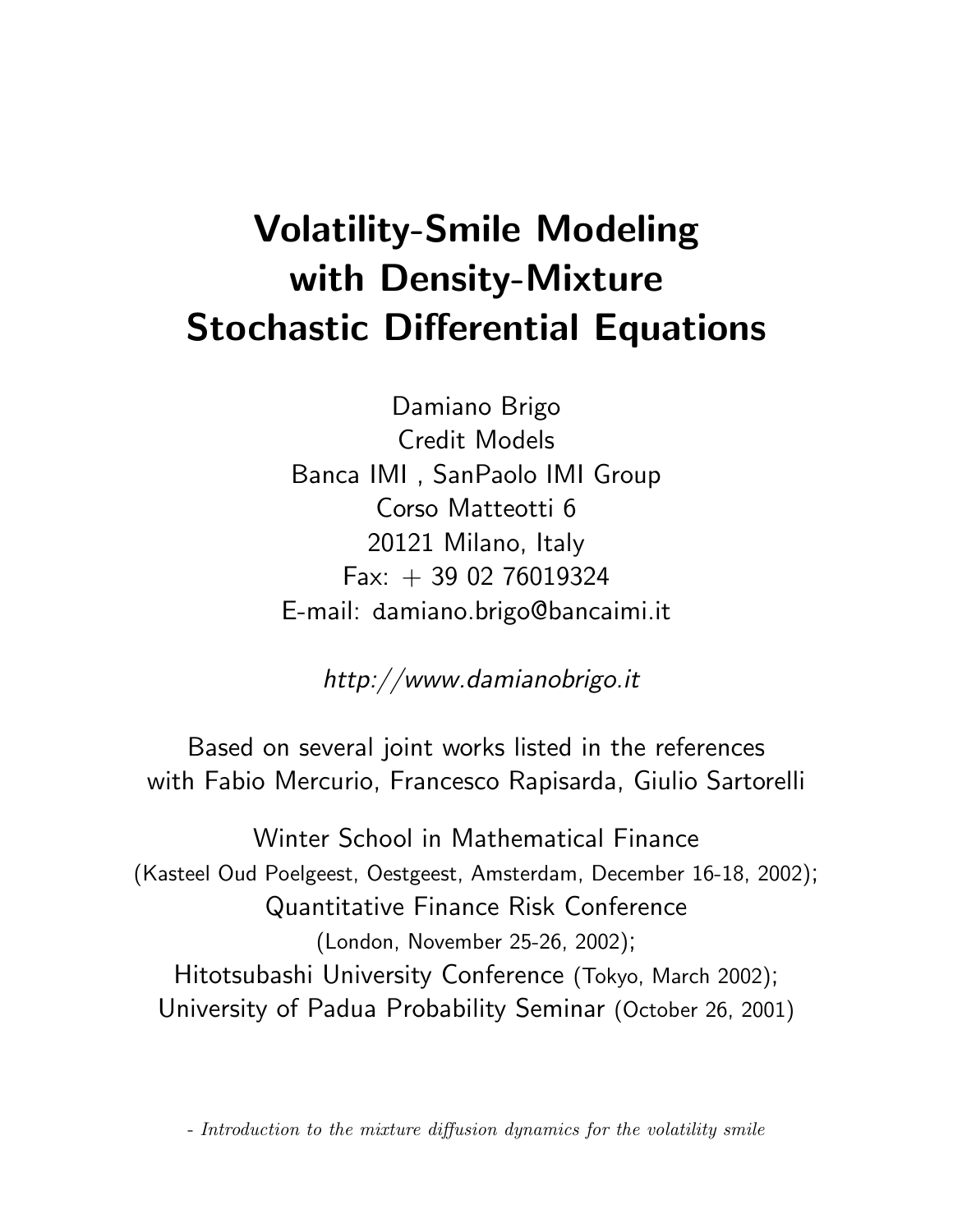# **Overview**

- Brief intro to the smile problem
- Brief intro to general no-arbitrage mixture diffusions for single smile
- The no-arbitrage lognormal-mixture dynamics and variants
- Analytical tractability and calibration
- Decorrelation between average volatility and underlying asset, and brief comparison with stochastic volatility
- Examples of calibration to market data
- Example: Good nested structure of the parameterization
- Consistent generalization to multi-asset, basket smile
- Basket of two smiley assets: numerical results
- Conclusions and references to present/future work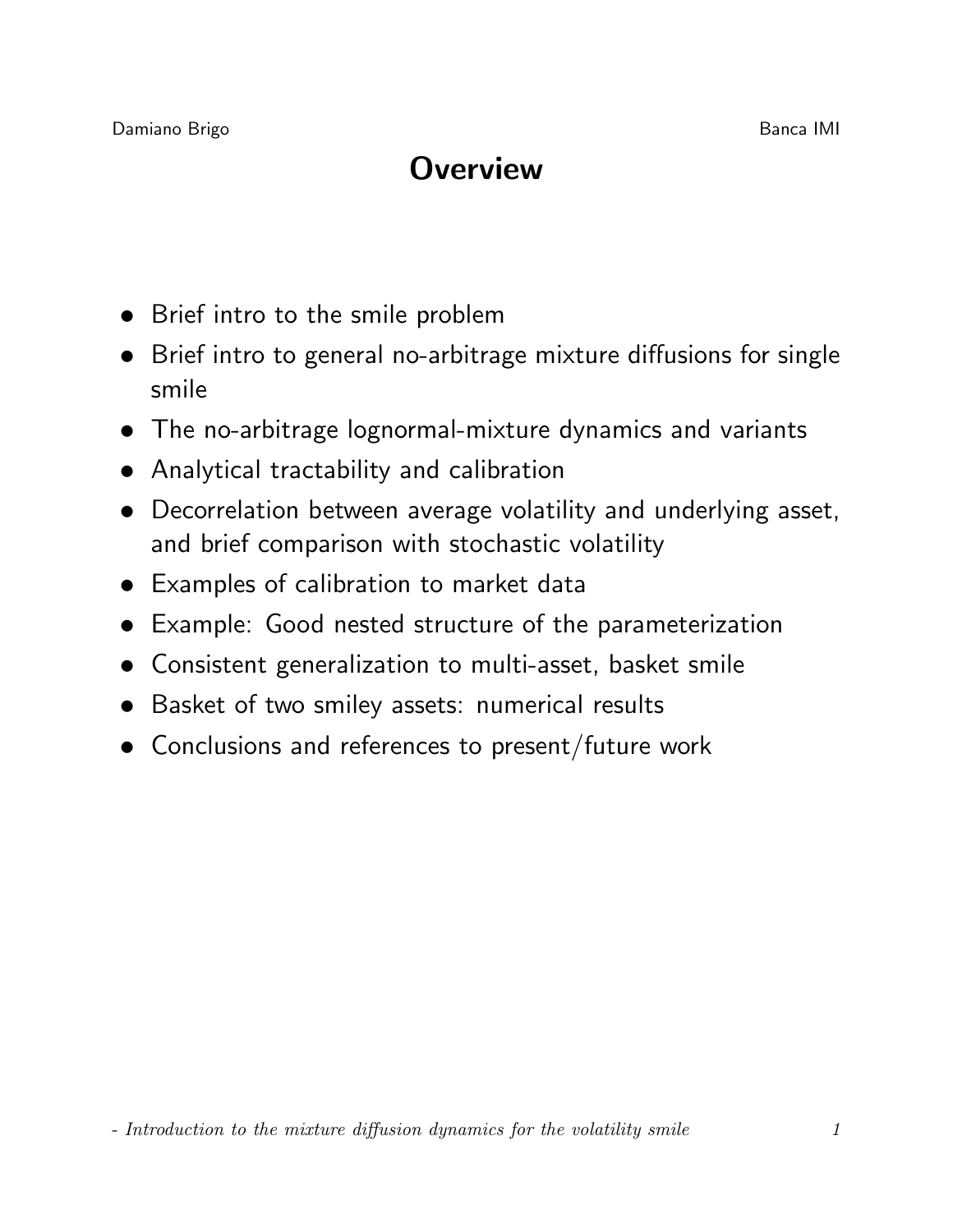#### Short intro to the smile

Sketchy version of the smile problem.

Financial (risky) asset (Black& Scholes, stock, FX rate, etc.)

$$
dS_t = r(t)S_t dt + \sigma(t)S_t dW_t, \quad s_0, \quad t \in [0, T],
$$
  

$$
R(t) := \int_0^t r(s)ds, \quad V(t)^2 := \int_0^t \sigma(s)^2 ds
$$

European call option with maturity  $T$  and strike  $K$  pays

$$
(S_T - K)^+
$$
 at time T.

$$
E_0^Q[(S_T - K)^+/B(T)] = \text{BSCall}(S_0, K, T, R(T), V(T)).
$$

 $V(T)$ / √  $\overline{T}$  is the (average) volatility of the option and does not depend on  $K$ .

In this formulation, volatility is a characteristic of stock  $S$ underlying the contract, and has nothing to do with the nature of the contract itself. In particular, it has nothing to do with  $K$ .

<sup>-</sup> Introduction to the mixture diffusion dynamics for the volatility smile 2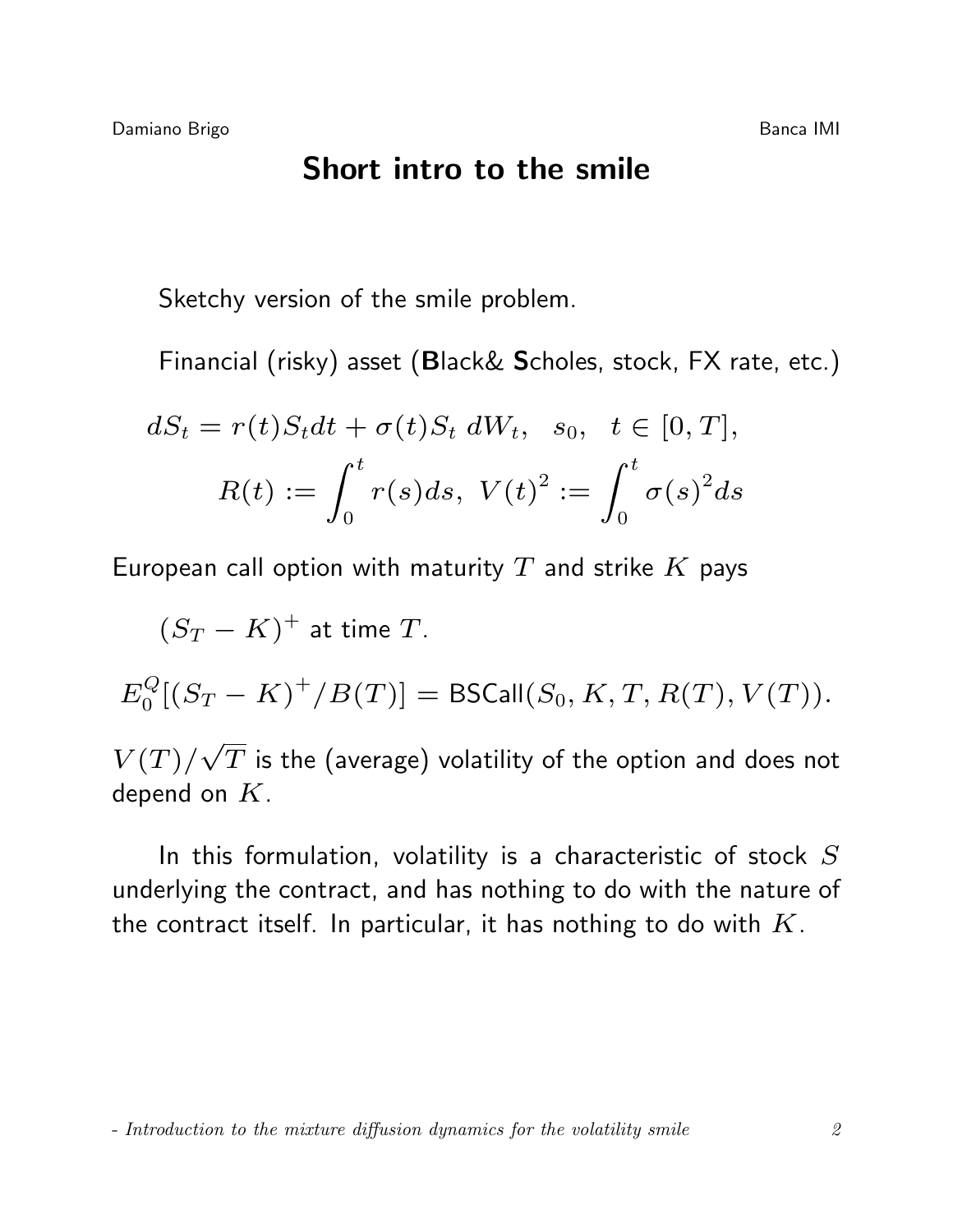#### Short intro to the smile (cont'd)

Now take two different strikes  $K_1$  and  $K_2$ . Suppose that the market provides us with the prices MKTCall( $S_0, K_1, T$ ) and MKTCall $(S_0, K_2, T)$ . Does there exist a *single* volatility  $V(T)$ such that

$$
\mathsf{MKTCall}(S_0, K_1, T) = \mathsf{BSCall}(S_0, K_1, T, R(T), V(T)),
$$
  

$$
\mathsf{MKTCall}(S_0, K_2, T) = \mathsf{BSCall}(S_0, K_2, T, R(T), V(T))?
$$

The answer is a resounding "NO!!!"

Market option prices do not behave like this. Instead two different **implied volatilities**  $V(T, K_1)$  and  $V(T, K_2)$  are required to match the observed market prices if one is to use Black & Scholes (BS) formula:

 $MKTCall(S_0, K_1, T) = BSCall(S_0, K_1, T, R(T), V(T, K_1)),$  $MKTCall(S_0, K_2, T) = BSCall(S_0, K_2, T, R(T), V(T, K_2)).$ 

In other terms, each market option price requires its own Black and Scholes **implied volatility**  $V^{\text{MKT}}(T,K)/\sqrt{T}$  depending on the option strike  $K$ .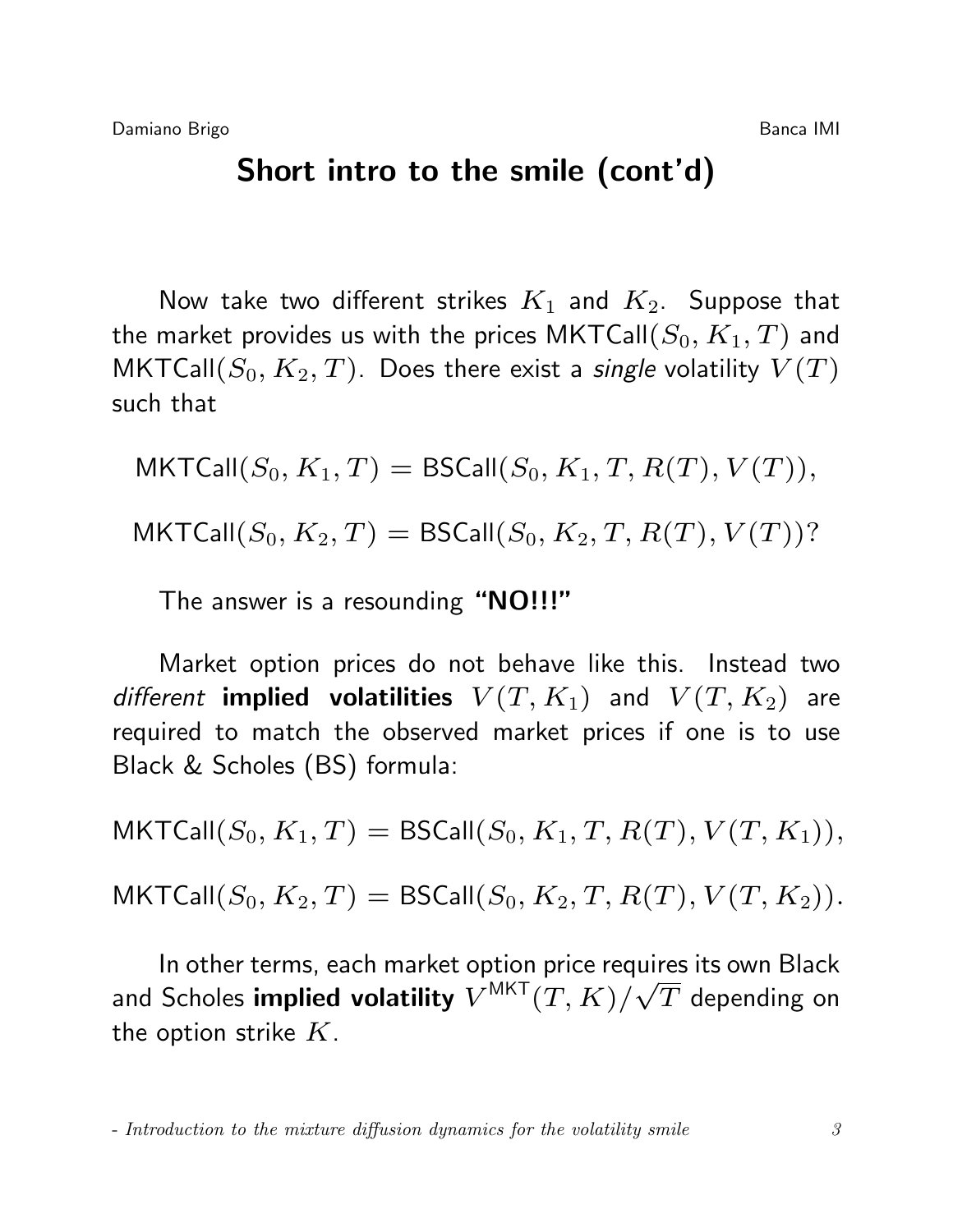Damiano Brigo **Banca IMI** and the Banca IMI and the Banca IMI

### Short intro to the smile (cont'd)

The market therefore uses BS formula simply as a *metric* to express option prices as volatilities. The curve  $K \mapsto V^{\textsf{MKT}}(T,K)/\sqrt{T}$  is the so called *volatility smile* of the T-maturity option. If BS's model were consistent along different strikes, this curve would be flat, since volatility should not depend on  $K$ . Instead, this curve exhibits "smiley" or "skewed" shapes.

BS Geometric Brownian Motion (GBM) assumption for  $dS$ is no longer sufficient, need richer dynamics to account for the smile. Alternative diffusion dynamics is just one possible means to model the smile (local volatility models, here). There are many other possibilities (stochastic vol models, jump diffusions, lattices... not here). Example of tractable diffusions: CEV and Shifted GBM (one can also combine the two)

$$
dS_t = r S_t dt + \sigma S_t^{\gamma} dW_t, \quad S_0 = s_0.
$$

$$
S_t = \alpha e^{\int_0^t r(u)du} + X_t, \quad dX_t = r(t)X_t dt + \sigma(t)X_t dW_t.
$$

CEV or Shifted-GBM: Just one additional parameter  $\gamma$  or  $\alpha$ , not flexible enough. Shifted CEV has two additional parameters but still largely insufficient. Local vol models are too poor or not tractable. Our proposal: tractable and flexible loc vol model.

<sup>-</sup> Introduction to the mixture diffusion dynamics for the volatility smile  $\frac{4}{4}$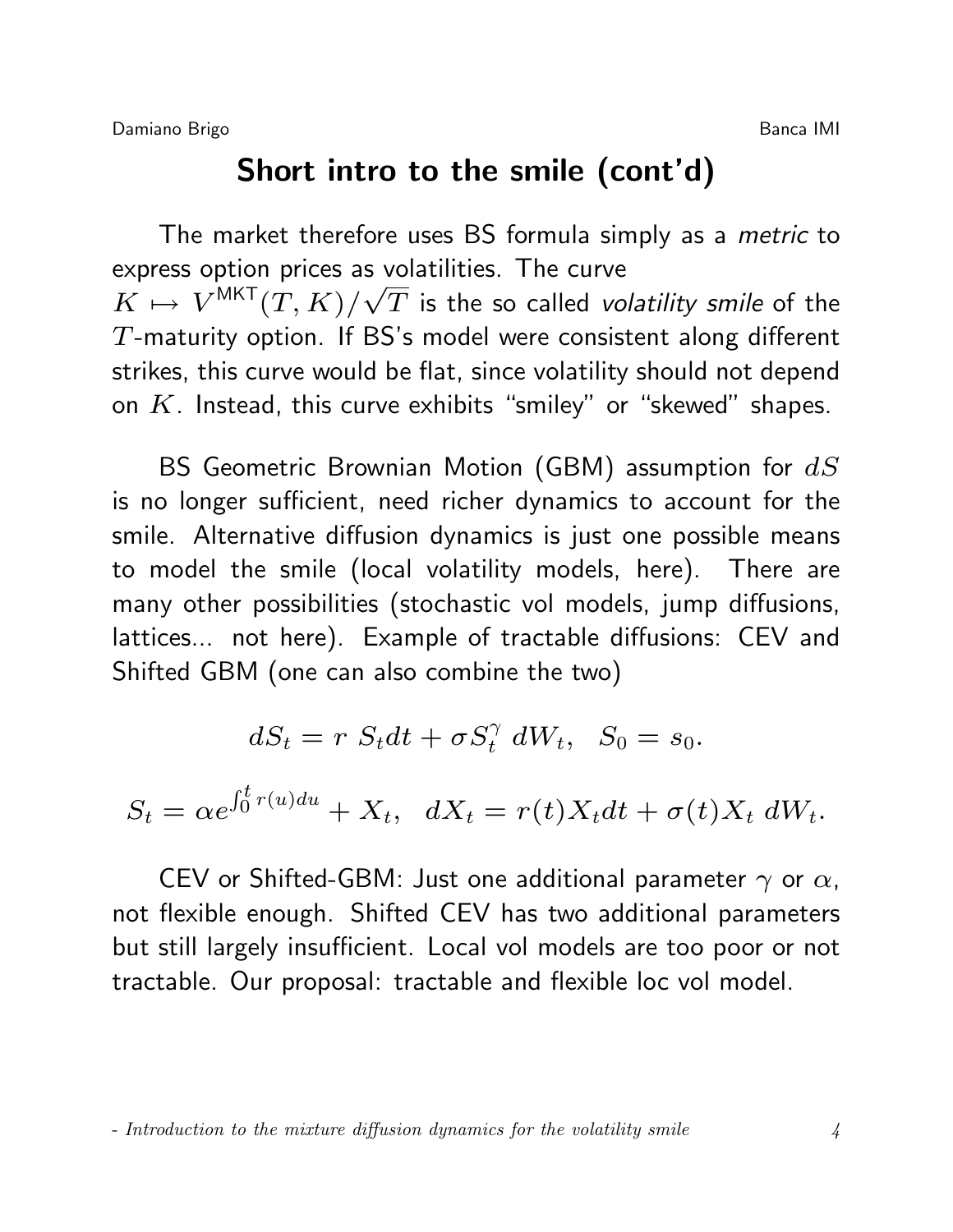# Smile modeling through alternative diffusions

Alternative  $dS_t$  can model a non-flat smile:

- 1. Set  $K$  to a starting value;
- 2. Compute the model option price

$$
\Pi(T, K) = e^{-\int_0^T r(s)ds} E_0^Q [(S_T - K)^+]
$$

with  $S$  modeled through an alternative dynamics

$$
dS_t = r(t)S_t dt + \left[\sigma(t, S_t)\right]S_t dW_t, \quad S_0 = s_0
$$

(Harrison and Pliska's Risk Neutral valuation theory still stands)

3. Invert BS formula for this strike, i.e. solve

$$
\Pi(K) = \mathsf{BSCall}(S_0, K_1, T, R(T), V(T, K))
$$

in  $V(T, K)$ , thus obtaining the model implied volatility  $V(T, K)$ .

4. Change  $K$  and restart from point 2.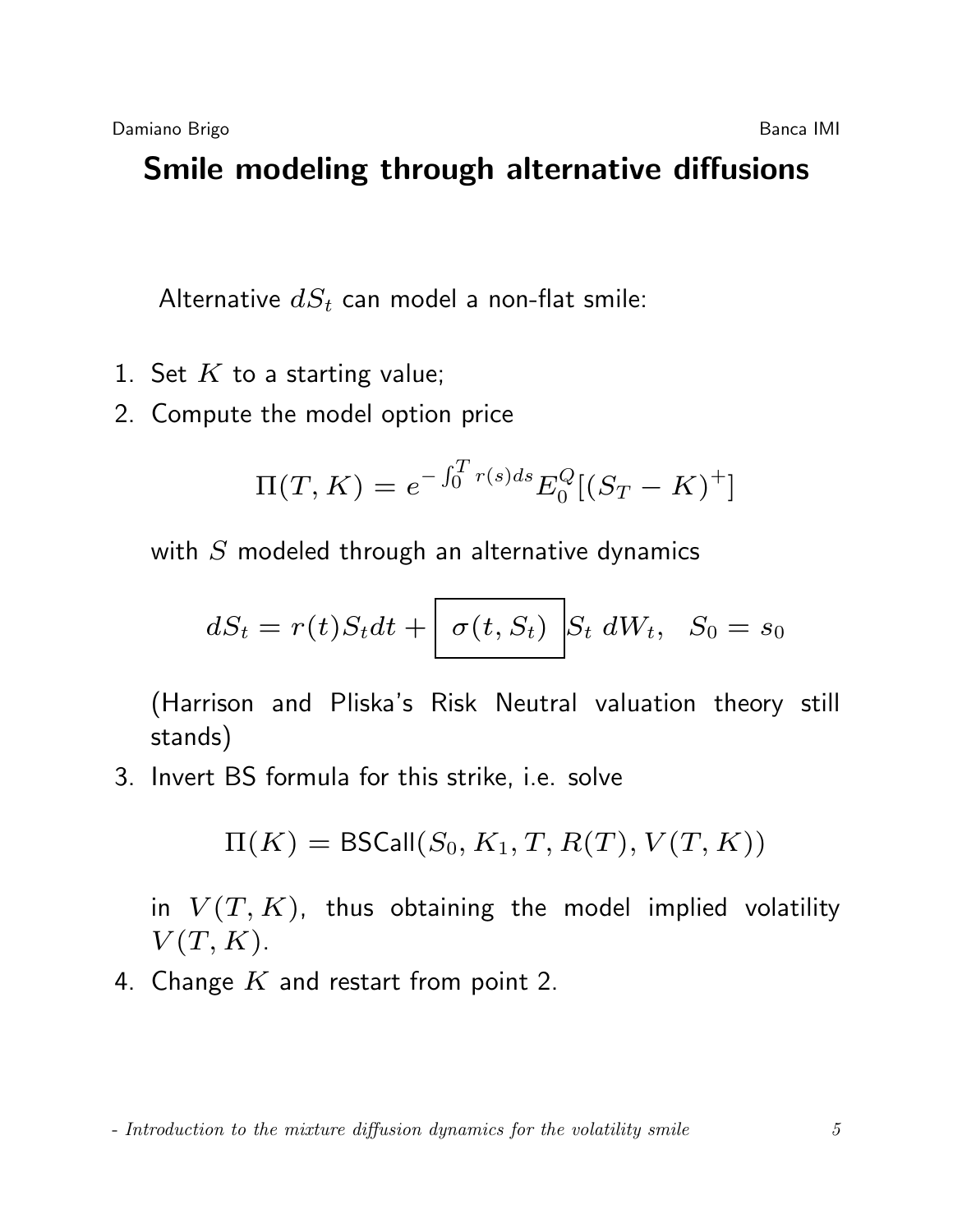### Smile problem: summary

- Traders use the BS "metric" to price plain-vanilla options;
- Options are priced (quoted) with a (implied) volatility that varies with the option strike;
- The term structure of implied volatilities is "skewed" or "smiley"
- The BS model cannot consistently price all options quoted in a market (the real risk-neutral distribution is not lognormal);
- Need for an alternative asset price dynamics (not just terminal distribution) to price exotics or non quoted plain-vanilla options;
- This model should feature, among other qualities:
	- explicit dynamics with known marginal distrib.;
	- analytical formulas for European options ("analytic" and rapid calibration to plain vanilla);
	- good fitting of market data (reasonable number of parameters in the dynamics).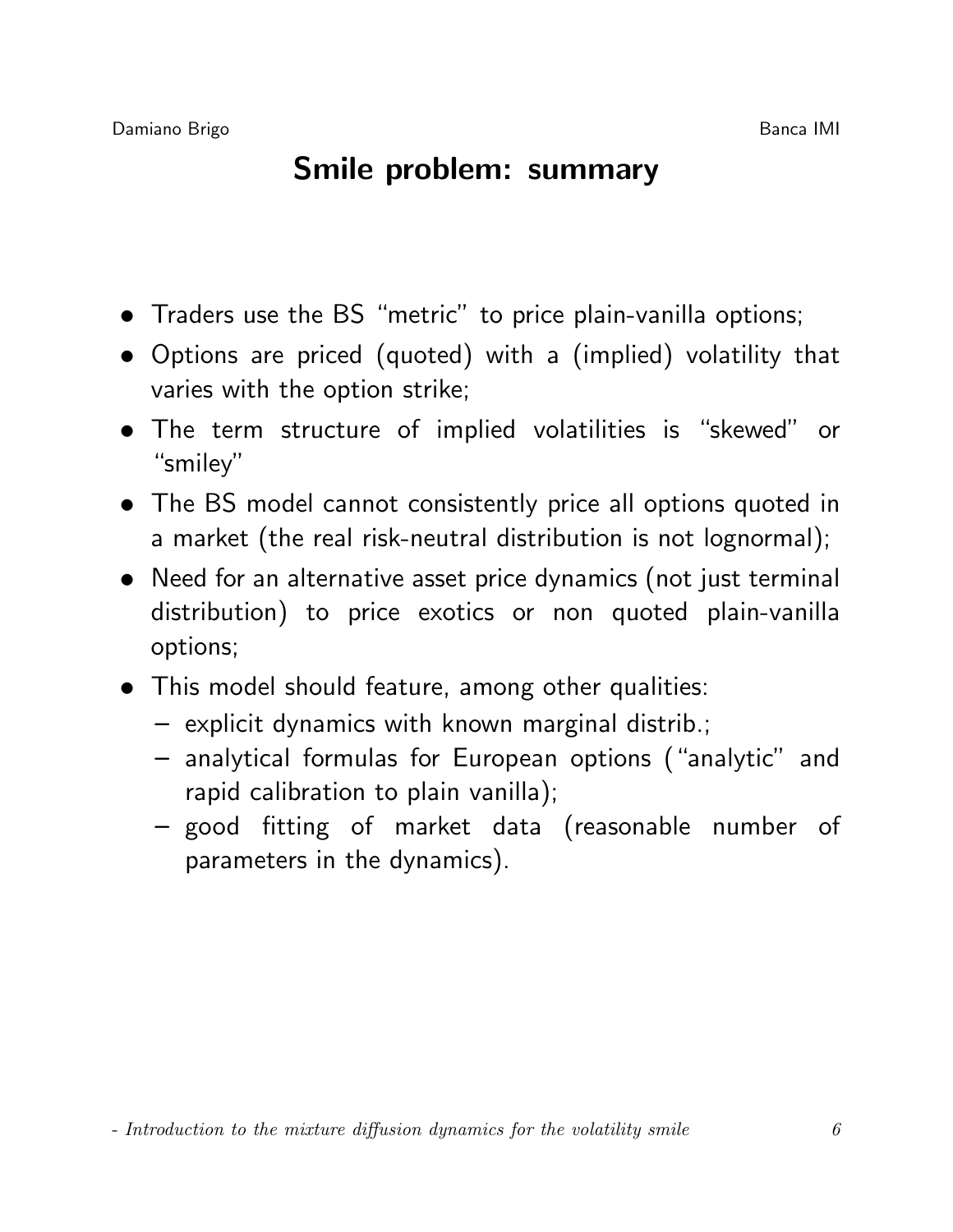# The no-arbitrage mixture diffusion dynamics

$$
dS_t = \mu S_t dt + \left[\sigma(t, S_t)\right] S_t dW_t, \quad S_0 = s_0 \tag{1}
$$

(assume  $r(t) = \mu$  with no loss of generality).

 $\sigma$  is no longer a determinisitic function of time, but depends now on the underlying  $S$  itself.

We propose a class of analytically tractable models for an asset-price dynamics that are flexible enough to reproduce a large variety of market volatility structures.

The asset under consideration underlies a given option market (not necessarily a tradeable asset). We can think of an FX rate, a stock index, or a forward LIBOR rate.

The asset dynamics follows from assuming that

- The risk-neutral measure  $Q$  exists;
- The dynamics of the asset price S under Q is (1).
- The marginal density of S under Q is a weighted average of the known densities of some given diffusion processes.

More specifically: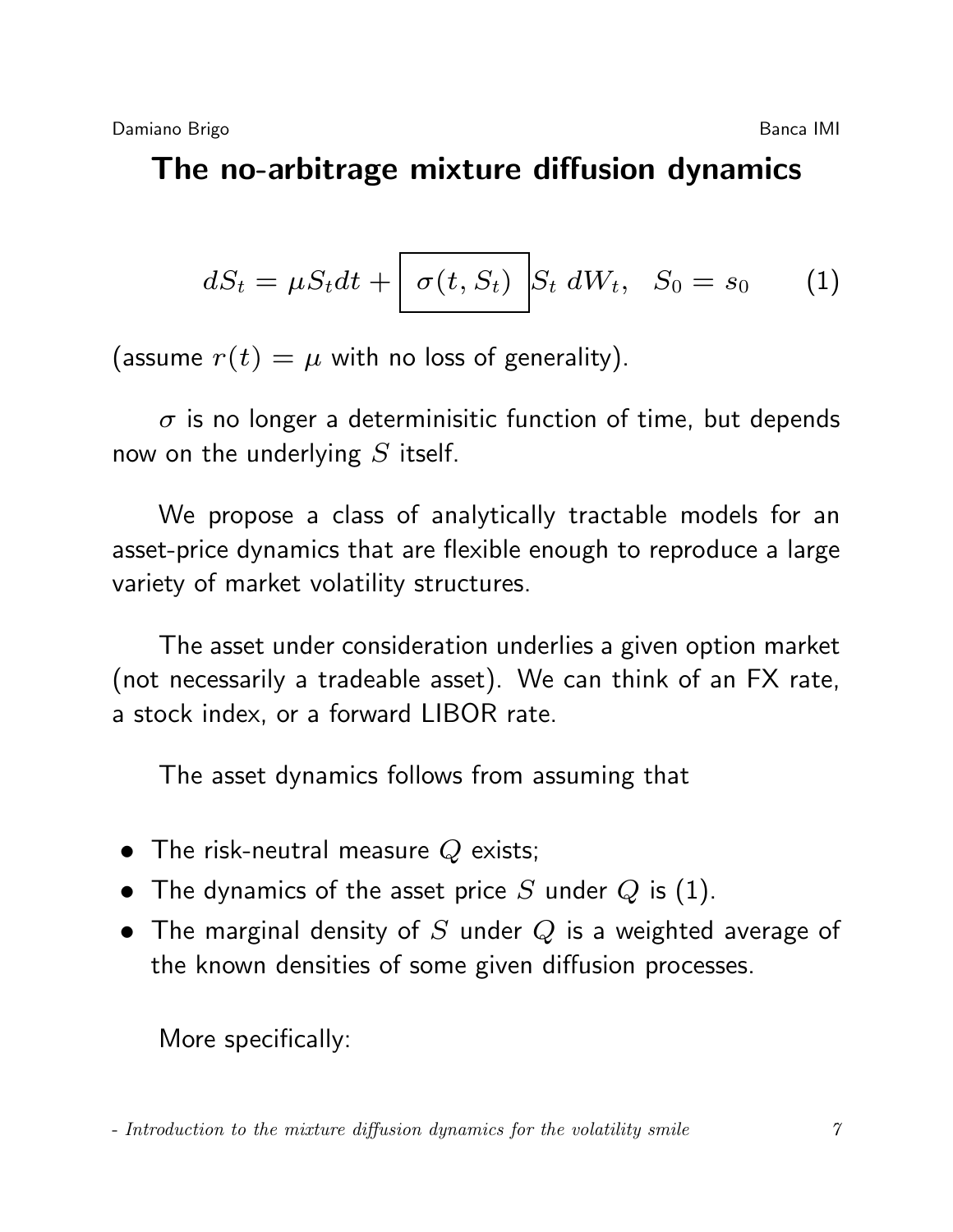#### The no-arbitrage mixture diffusion dynamics

Let us then consider  $N$  instrumental diffusions

$$
dS_t^i = \mu S_t^i dt + \left[ v_i(t, S_t^i) \right] S_t^i dW_t, \quad s_0, \quad i = 1, \ldots, N,
$$

We denote by  $p_t^i$  $t_t^i(\cdot)$  the density function of  $S_t^i$ t

**Problem.** Derive the local volatility  $\sigma(t, S_t)$  in

$$
dS_t = \mu S_t dt + \left[\sigma(t, S_t)\right] S_t dW_t, \quad s_0
$$

such that the  $Q$ -density of  $S$  satisfies

$$
p_t(y)=\sum_{i=1}^N\lambda_i p_t^i(y),~~\lambda_i>0,~~\sum_{i=1}^N\lambda_i=1.
$$

**Solution.** Back out  $\sigma$  from the Fokker-Planck equation for S. We end up with the following SDE under  $Q$ :

$$
dS_t = \mu S_t dt + \sqrt{\frac{\sum_{i=1}^N \lambda_i v_i^2(t, S_t) p_t^i(S_t)}{\sum_{i=1}^N \lambda_i p_t^i(S_t)}} S_t dW_t
$$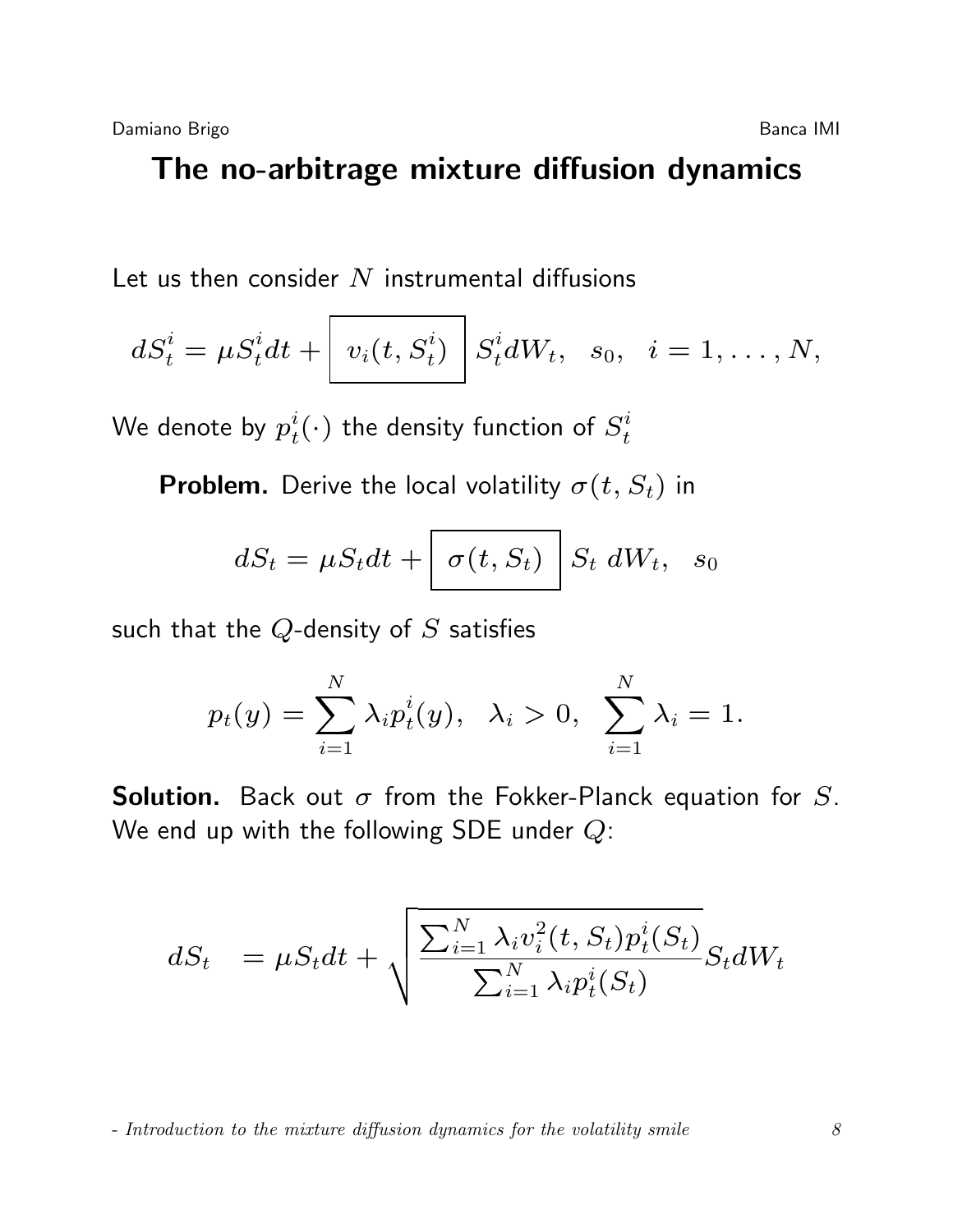#### Option pricing with the mixture dynamics.

Let us give for granted that the previous SDE has a unique strong solution and consider a European Call option with maturity T, strike K. The option value at  $t=0$  is :

$$
Call = P(0, T)E^{T} \{(S_{T} - K)^{+}\}
$$
  
=  $P(0, T) \int_{0}^{+\infty} (y - K)^{+} \sum_{i=1}^{N} \lambda_{i} p_{T}^{i}(y) dy$   
=  $\sum_{i=1}^{N} \lambda_{i} P(0, T) \int (y - K)^{+} p_{T}^{i}(y) dy = \sum_{i=1}^{N} \lambda_{i} Call_{i}.$ 

Remark [Mixtures without dynamics.] Earlier authors used to postulate a lognormal mixture for the risk neutral density, but did not provide any consistent arbitrage-free dynamics.

Remark [Greeks]. Due to linearity of differentiation, the same convex combination applies to all option Greeks (sensitivities).

Remark [Complete market, Hedging]. As for all local volatility models, the mixture diffusion dynamics yields a complete market (contrary to stochastic vol) and a delta-hedging strategy.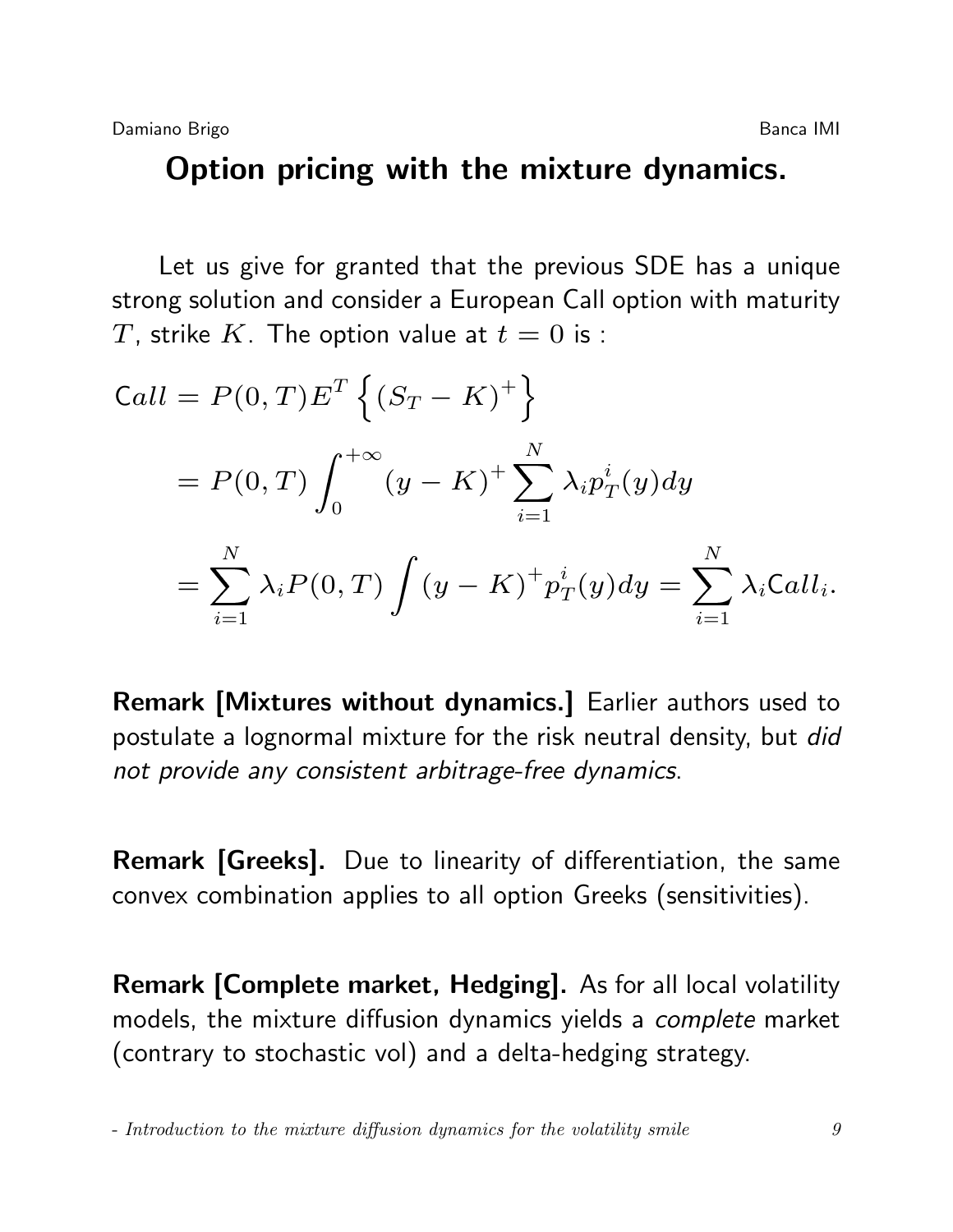#### The no-arbitrage lognormal mixture dynamics

$$
v_i(t,y)=\sigma_i(t)y,\;\;dS^i_t=\mu S^i_t dt+\left\lfloor\,\sigma_i(t)\,\right\rfloor S^i_t dW_t,\;\;s_0,
$$

where  ${\sigma_i}$ 's are det. bounded from above and below, continuous and  $\exists$  an  $\varepsilon$  such that we have a common initial value  $\sigma_i(t) = \sigma_0$ for each  $t$  in  $[0,\varepsilon].$  Set  $\nu_{\mathsf{mix}}(t,y)^2 = \sum_{i=1}^N \Lambda_i(t,y) \sigma_i(t)^2$ 

$$
\Lambda_i(t,y) = \frac{\lambda_i \ p_{\mathcal{N}(\ln s_0 + \mu t - V_i(t)^2/2, \ V_i(t)^2)}(\ln y)}{\sum_{j=1}^N \lambda_j \ p_{\mathcal{N}(\ln s_0 + \mu t - V_j(t)^2/2, \ V_j(t)^2)}(\ln y)},
$$

for  $(t, y) > (0, 0)$ ;  $\nu_{\text{mix}}(t, y) = \sigma_0$  for  $(t, y) = (0, s_0)$ .

Then the SDE  $\boxed{dS_t = \mu S_t dt + \nu_{\text{mix}}(t, S_t) S_t dW_t}$ , has a unique strong solution whose marginal density is the mixture of the lognormal  $S^i$ 's densities

$$
p_{S_t}(y) = \sum_{j=1}^{N} \lambda_j p_{\mathcal{N}(\ln s_0 + \mu t - V_j(t)^2/2, V_j(t)^2)}(\ln y)
$$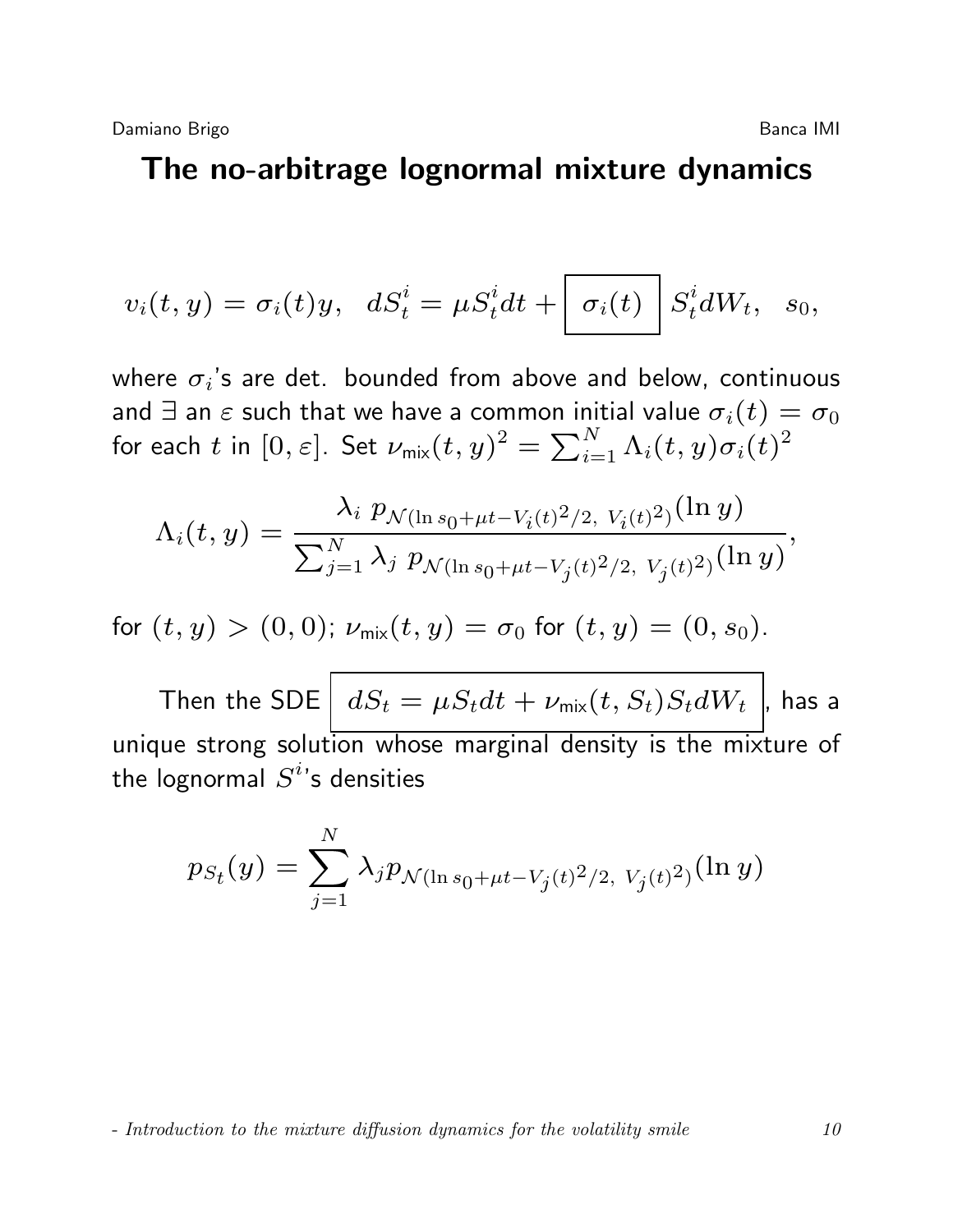#### Why a mixture of lognormals?

- analytically tractable (calibration!) and linked to BS model;
- log-returns  $\ln(S_t/S_0)$  are leptokurtic;
- Mixtures of lognormals work well in many practical situations: Ritchey (1990), Melick and Thomas (1997), Bhupinder (1998) and Guo (1998) found a good fitting quality to market options data.

**Proposition.** Consider a Call option with maturity  $T$ , strike  $K$ and written on the asset. The model yields

$$
Call = P(0, T) \sum_{i=1}^{N} \lambda_i \left[ S_0 e^{\mu T} \Phi \left( \frac{\ln \frac{S_0}{K} + \left( \mu + \frac{1}{2} \eta_i^2 \right) T}{\eta_i \sqrt{T}} \right) - K \Phi \left( \frac{\ln \frac{S_0}{K} + \left( \mu - \frac{1}{2} \eta_i^2 \right) T}{\eta_i \sqrt{T}} \right) \right], \quad \left[ \eta_i(T) := \frac{V_i(T)}{\sqrt{T}} \right]
$$

This leads to smiles with a minimum at  $K = s_0 e^{\mu T}$ . Can shift the dynamics to fit asymmetric smiles (skews) by adding a new parameter  $\alpha$ .

$$
A_t = (A_0 - S_0)\alpha e^{\mu t} + S_t,
$$

where  $\alpha$  is a real constant. By Ito's formula,

$$
dA = \mu A dt + \nu (t, A - (A_0 - S_0) \alpha e^{\mu t}) (A - (A_0 - S_0) \alpha e^{\mu t}) dW
$$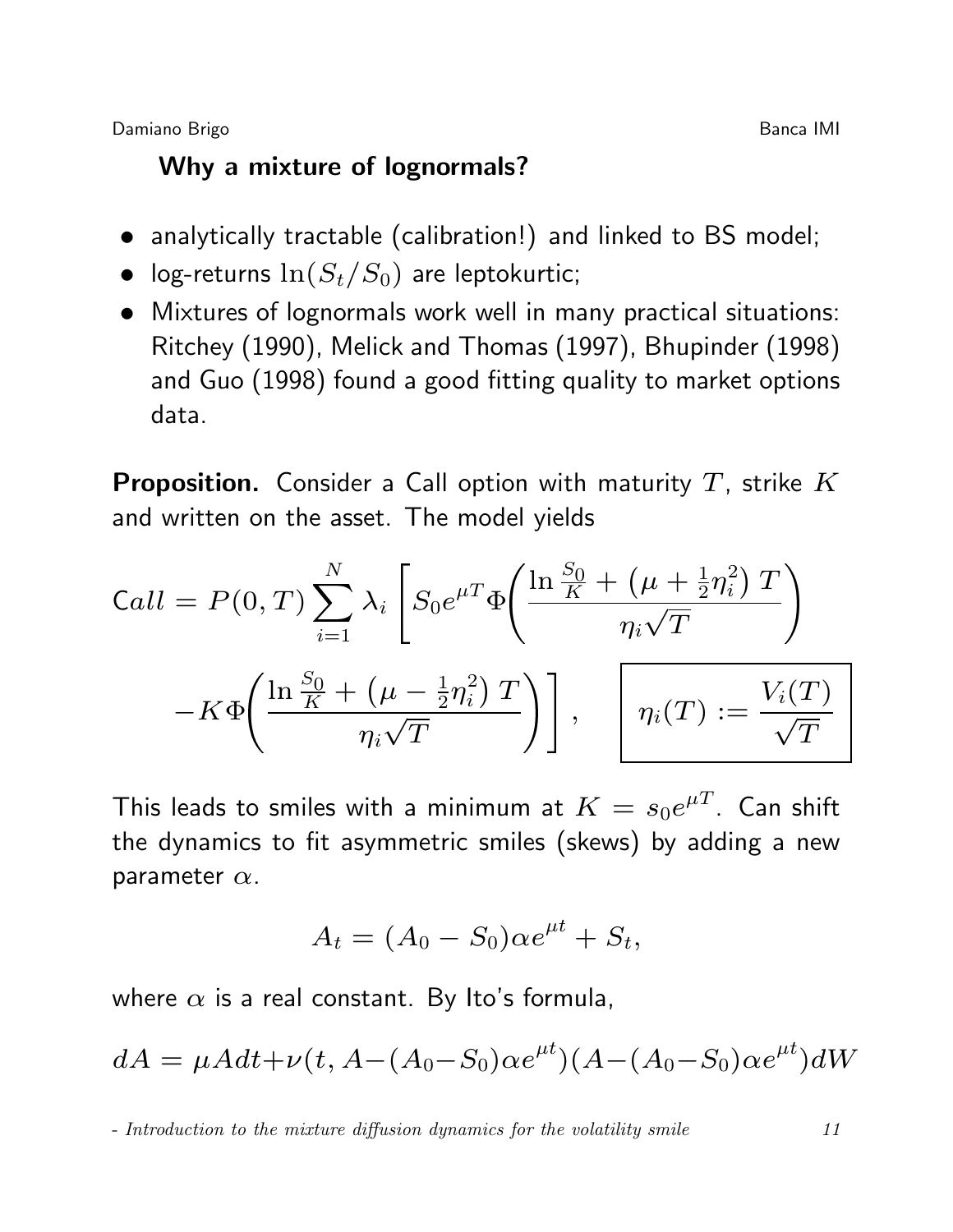### No arbitrage lognormal-mix dyn: Drifts variants

Consider the instrumental processes

$$
dS_t^i = \boxed{\mu_i}{S_t^i}dt + \sigma_i(t)S_t^i dW_t, \quad s_0
$$

and look for a diffusion coefficient  $\nu(t, y)$  such that

$$
dS_t = \mu S_t dt + \nu_{\text{dmix}}(t, S_t) S_t dW_t, \quad s_0
$$

has marginal density  $p_{S_{t}}(y) = \sum_{i=1}^{m} \lambda_{i}p_{S_{t}^{i}}$  $(y).$ 

Call  $\nu_{\mathsf{mix}}(t,y)^2$  the solution of the analogous problem when all instrumental processes share the same drift  $\mu$  (found earlier). It is possible to show that

$$
\left(\nu_{\text{dmix}}(t,y)y\right)^2 := \left(\nu_{\text{mix}}(t,y)y\right)^2 + \frac{2\sum_{i=1}^N \lambda_i(\mu_i - \mu) \int_y^{+\infty} x p_{S_t^i}(x) dx}{\sum_{j=1}^N \lambda_j p_{S_t^j}(y)}.
$$

It is possible to find conditions under which this diffusion coefficient has linear growth and does not explode in finite time (Sartorelli, (2002)). The integral in the numerator is just the Black and Scholes price of an asset or nothing option for the instrumental process  $S^i$ , which is readily available in terms of the Gaussian cumulative distribution function.

<sup>-</sup> Introduction to the mixture diffusion dynamics for the volatility smile 12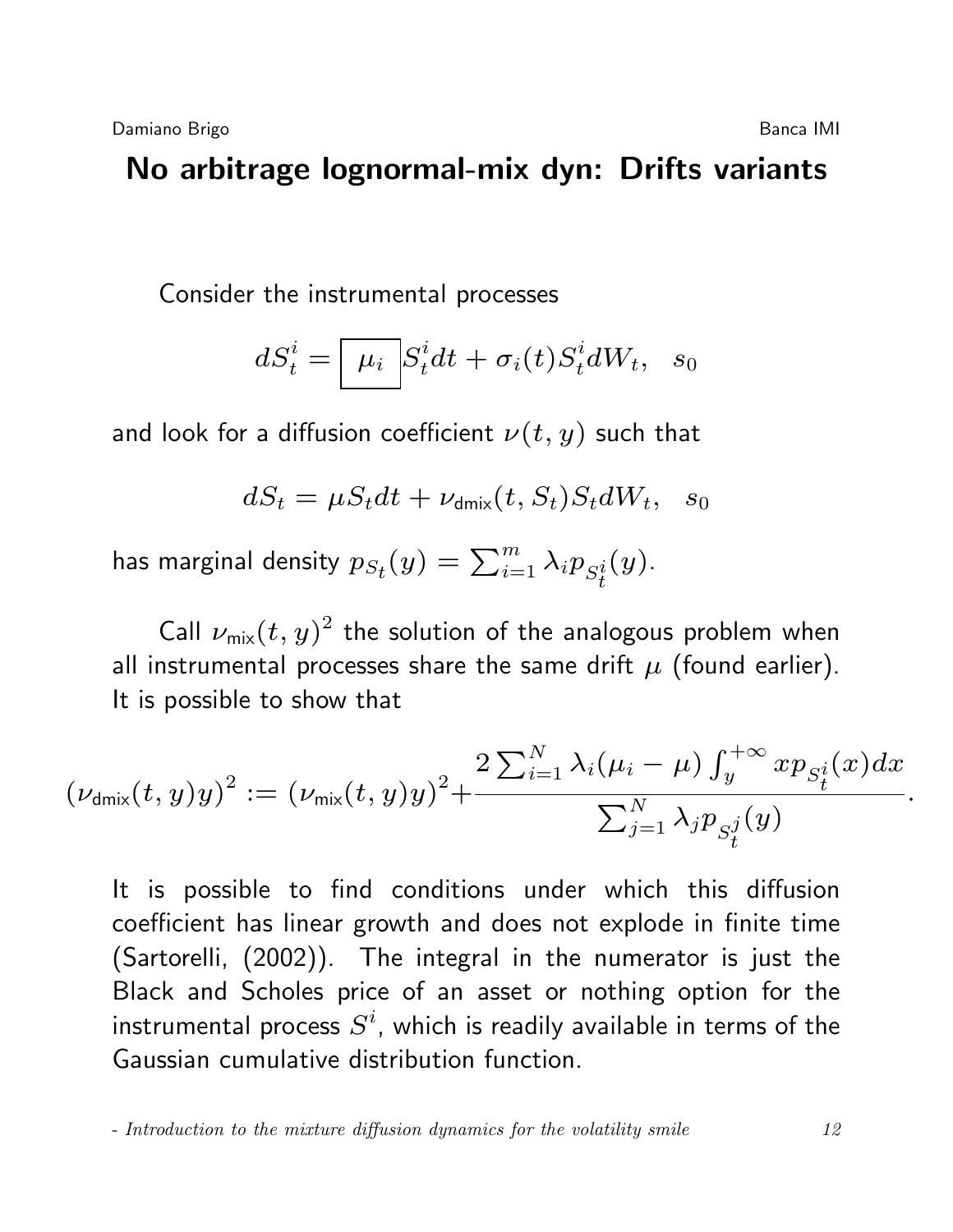Can also shift single basic distributions:

$$
A_t^i = \boxed{\beta_i} e^{\mu t} + S_t^i, \ \ dS_t^i = \mu S_t^i dt + \sigma_i(t) S_t^i dW_t
$$

that leads to instrumental processes

$$
dA_t^i = \mu A_t^i dt + \sigma_i(t) (A_t^i - \boxed{\beta_i} e^{\mu t}) dW_t,
$$

and look for an SDE for  $S$  with  $p_{S_t} = \sum_j \lambda_j p_{A^j_t}$ t , i.e.

$$
p_{S_t}(y) = \sum_{j=1}^{N} \lambda_j p_{\mathcal{N}(\ln(s_0 - \beta_j) + \mu t - V_j(t)^2/2, V_j(t)^2)} \left( \ln \left( y - \beta_j e^{\mu t} \right) \right)
$$

We find (but here no a-priori ∃ results available for the SDE)

$$
dS_t = \mu S_t dt + v_{\text{smix}}(t, S_t) dW_t, v_{\text{smix}}(t, y)^2 = \sum_{i=1}^N \Lambda_i(t, y) v_i(t, y)^2
$$

$$
v_i(t, y) = \sigma_i(t)(y - \beta_i e^{\mu t}).
$$
  

$$
\Lambda_i(t, y) = \frac{\lambda_i p_{\mathcal{N}(\ln(s_0 - \beta_i) + \mu t - V_i(t)^2/2, V_i(t)^2)}(\ln(y - \beta_i e^{\mu t}))}{\sum_{j=1}^N \lambda_j p_{\mathcal{N}(\ln(s_0 - \beta_j) + R(t) - V_j(t)^2/2, V_j(t)^2)}(\ln(y - \beta_j e^{\mu t}))},
$$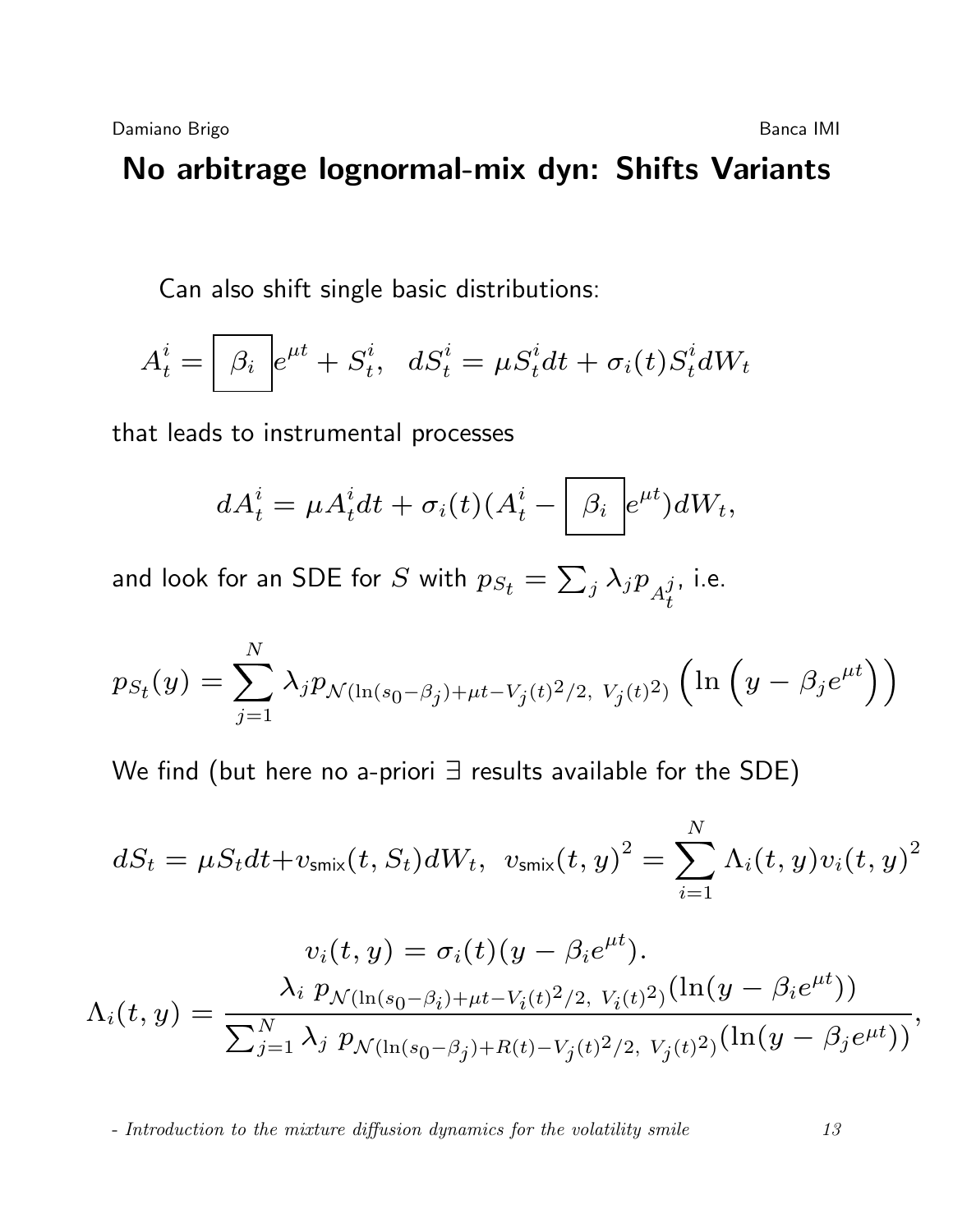# Mixture model vs Stochastic volatility: Correlation(average volatility,underlying)

$$
dS_t = r(t)S_t dt + \left[\gamma(t, S_t) \middle| S_t dW_t, S_0 = s_0, \right] \tag{2}
$$

in general  $\gamma$  can be either a deterministic or a stochastic function of  $S_t$ . In the latter case we have a "stochastic-volatility model" (SVM), for example  $\gamma(t, S) = \xi(t)$ ,

$$
d(\xi(t)^{2}) = b(t, \xi(t)^{2})dt + \chi(t, \xi(t)^{2})dZ_{t},
$$

with the important specification  $dZ_t dW_t = \rho dt$ .

It is usually said that SVM are better than local volatility models (LVM), because the instantaneous correlation is:

 $\text{Corr}(dS_t, d\gamma^2(t, S_t)) = \rho < 1$  (e.g.  $\rho = 0$  in Hull-White SVM)  $\mathsf{Corr}(dS_t, \ d\nu_{\mathsf{mix}}^2(t,S_t)) = 1, \ \ \mathsf{and} \ \mathsf{the} \ \mathsf{same} \ \mathsf{holds} \ \mathsf{for} \ \mathsf{all} \ \mathsf{LVM's}$ But what about terminal correlations?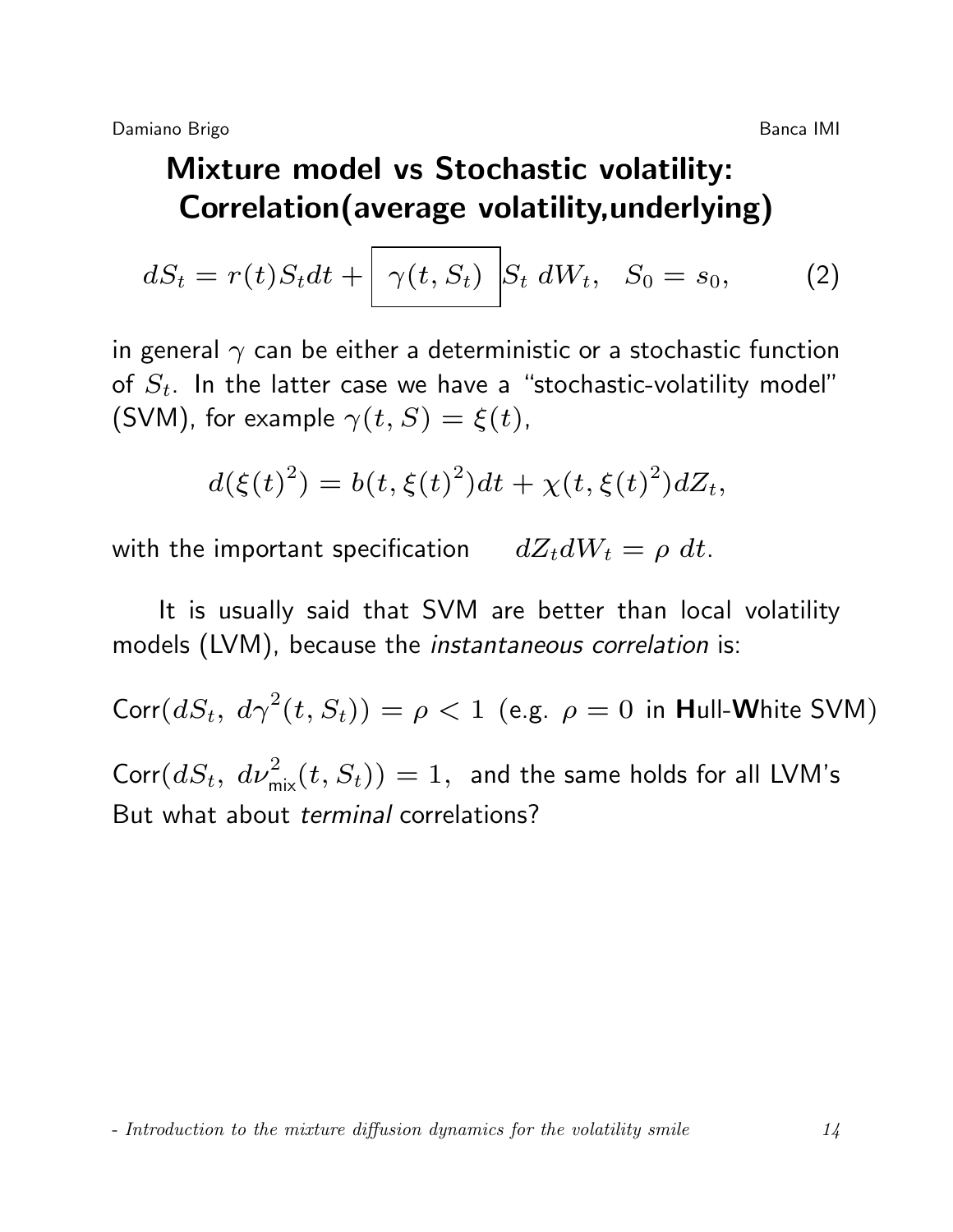# Mixture model vs Stochastic volatility: Correlation(average volatility,underlying)

$$
\text{Corr}(dS_t, d\gamma_{\text{HW}}^2(t, S_t)) = 0, \text{Corr}(dS_t, d\nu_{\text{mix}}^2(t, S_t)) = 1.
$$

$$
V_{\text{HW}}(T) := \int_0^T \gamma_{\text{HW}}^2(t, S_t) dt, \quad V_{\text{mix}}(T) := \int_0^T \nu_{\text{mix}}^2(t, S_t) dt
$$

the "average variances" of the process  $S$  in the Hull-White model and in our mixture model, respectively. Then

$$
\text{Corr}(S_T,V_{\text{HW}}(T))=0, \ \ \text{Corr}(S_T,V_{\text{mix}}(T))=0 \ \ \text{all} \ \ T
$$

Correlation  $(Volatility)^2 \longleftrightarrow Asset-Value$ :

| Model                    | Hull-White SVM | lognormal mix dyn |
|--------------------------|----------------|-------------------|
| Intantaneous correlation |                |                   |
| Terminal correlation     |                |                   |

Yet, correlation is not a satisfactory measure of dependence outside the Gaussian world...

Finally, in variants of the basic lognormal mixture model (e.g. mixtures with different drifts) one can impose correlation patterns as part of the calibration procedure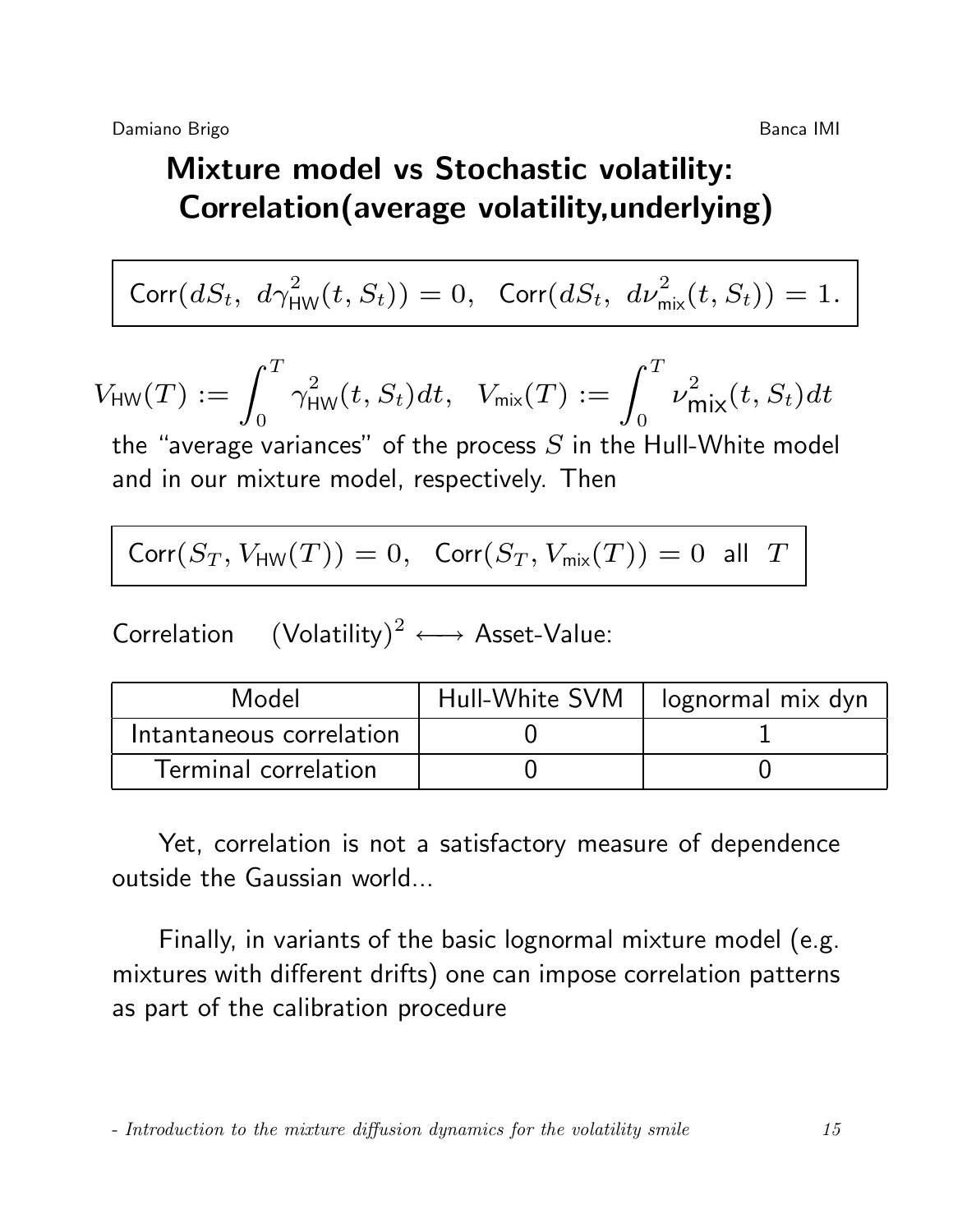.

# Example 1 of calibration to market data, single smile



Data: Two-year Euro caplet volatilities as of November 14th, 2000 (Libor resetting at 1.5 years). We set:  $N = 2, T = 1.5$ ,  $\lambda_2 = 1 - \lambda_1$ . We minimize the squared percentage difference between model and market (mid) prices:  $\lambda_1 = 0.241$ ,  $\lambda_2 =$ 0.759,  $\eta_1(T) = 0.125$ ,  $\eta_2(T) = 0.194$ ,  $\alpha = 0.147$ .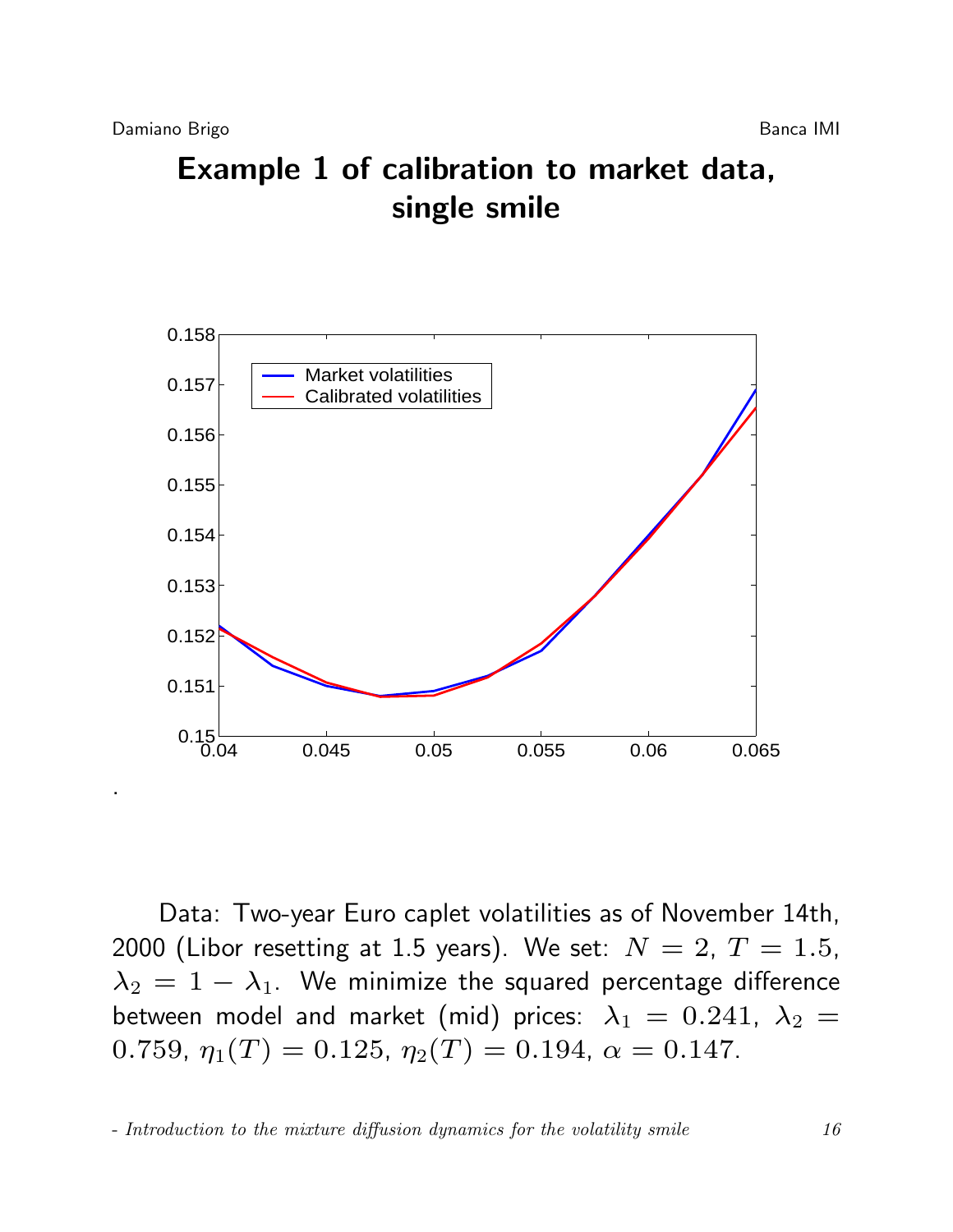



Data: Italian MIB30 equity index on March 29, 2000, at 3,21pm (most liquid puts with the shortest maturity). We set  $N = 3$ ,  $T = 0.063014$ ,  $\lambda_3 = 1 - \lambda_1 - \lambda_2$ . We minimize the squared percentage difference between model and market mid prices. We get:  $\lambda_1 = 0.201$ ,  $\lambda_2 = 0.757$ ,  $\eta_1(T) = 0.019$ ,  $\eta_2(T) =$ 0.095,  $\eta_3(T) = 0.229$ ,  $\alpha = -1.852$ .

<sup>-</sup> Introduction to the mixture diffusion dynamics for the volatility smile 17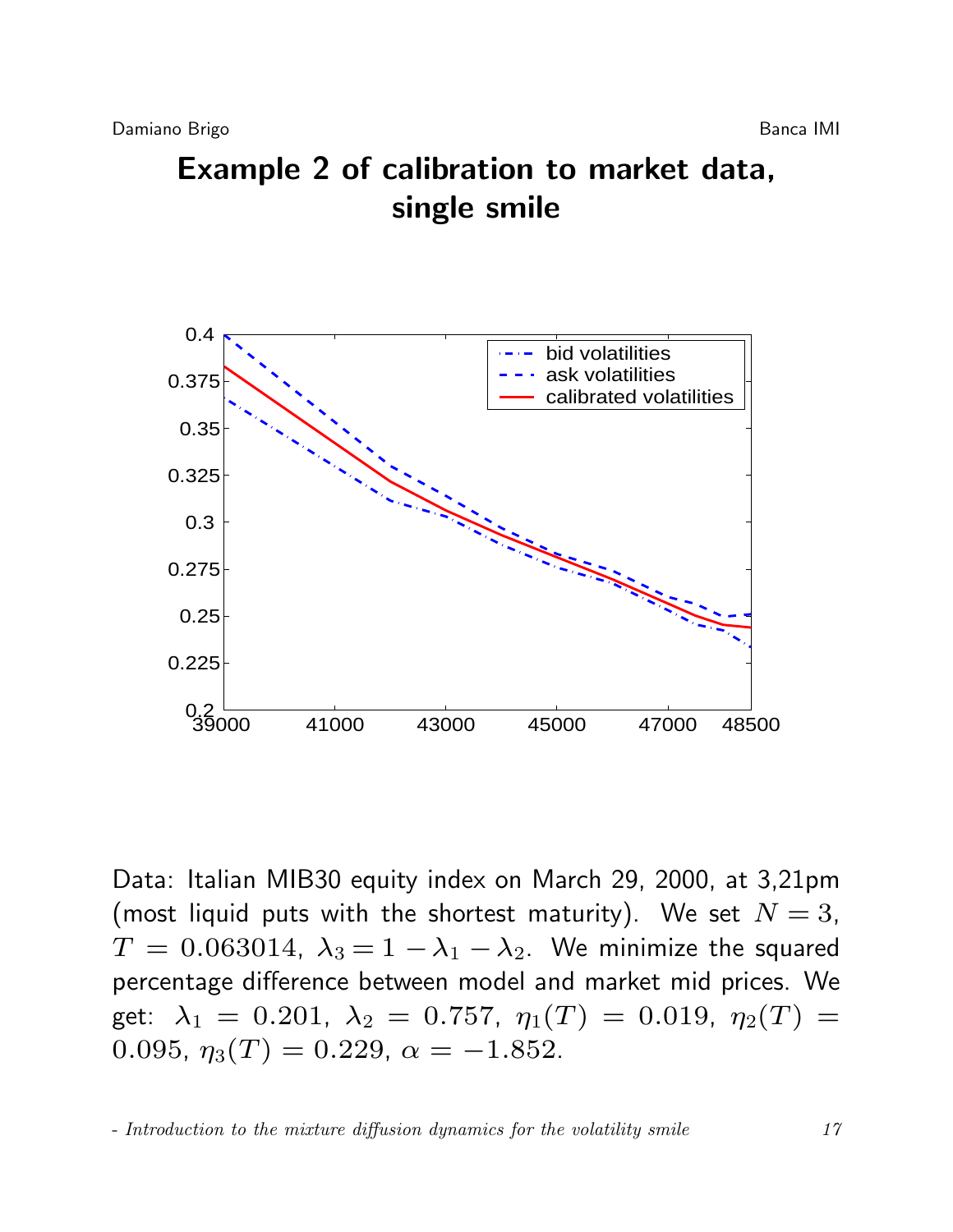



Data: USD/Euro two-month implied volatilities as of May 21, 2001.

We set  $N = 2$ ,  $T = 0.167$ ,  $\lambda_2 = 1 - \lambda_1$ . We minimize the squared percentage difference between model and market mid prices. We get:  $\lambda_1 = 0.451$ ,  $\eta_1(T) = 0.129$ ,  $\eta_2(T) = 0.114$ ,  $\alpha = 0.076$ .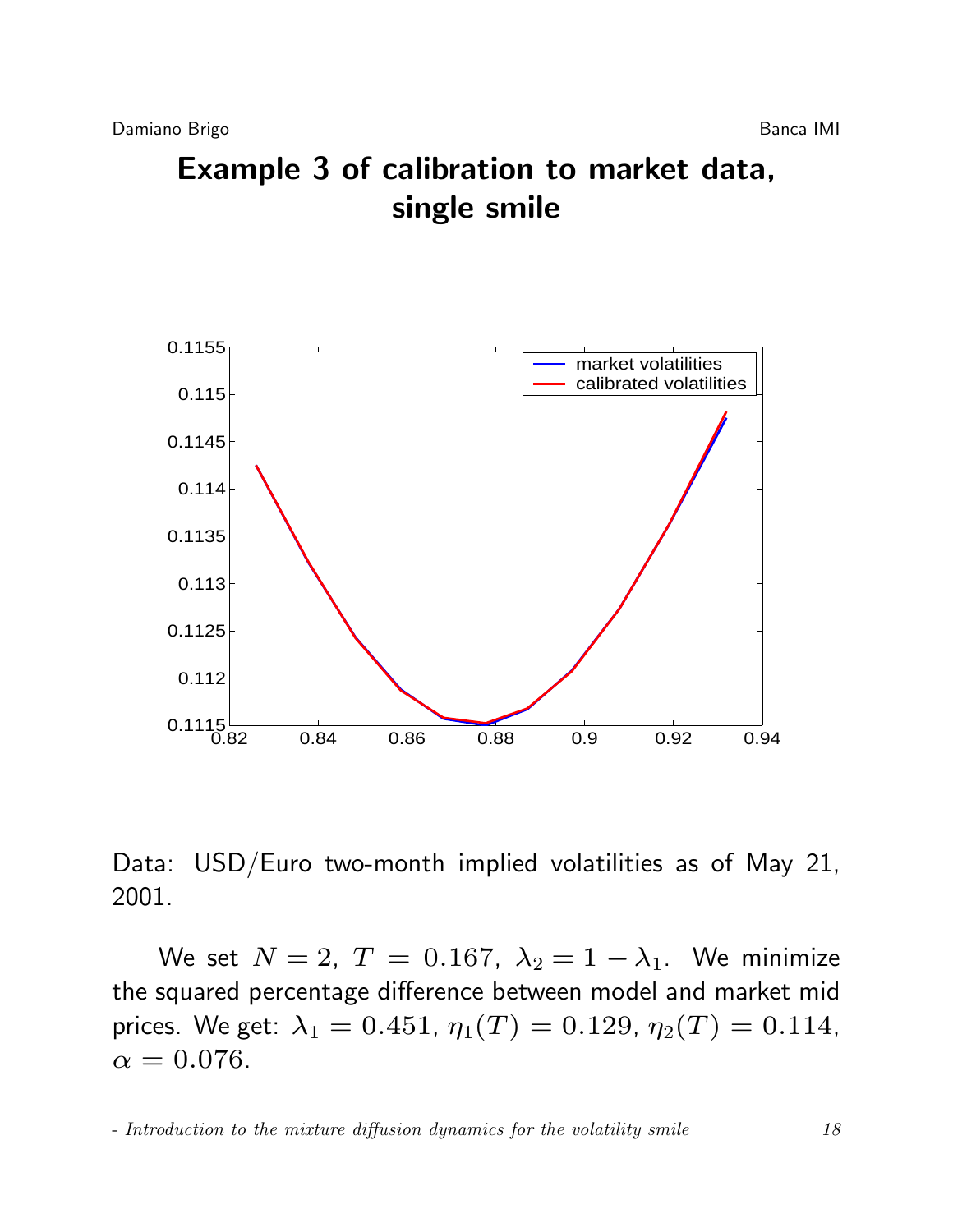#### Example 4, calibration of a whole FX vol surface

EUR/USD market volatility surface May 17, 2001.

Vol surface function of  $(T - t)$  and  $\delta$ . FX market: quote volatilities in terms of ATM vol  $(\sigma_{ATM})$ , risk–reversal  $(r)$ , strangle  $(s)$  (e.g. Malz  $(1997)$ ). Common assumption for a interpolating functional form

$$
\sigma(\delta,T) = \sigma_{ATM}(T) - 2r(T)\left(\delta - \frac{1}{2}\right) + 16s(T)\left(\delta - \frac{1}{2}\right)^2,
$$

$$
\delta(T) = e^{-r_d T} \Phi \left[ \frac{\ln(S_t/X) + (r_d - r_f + \frac{\sigma^2}{2})T}{\sigma \sqrt{T}} \right]
$$

being the delta of a call option.

| T   | $\sigma_{ATM}$ | r        | S.        | Bid/ask spread    |
|-----|----------------|----------|-----------|-------------------|
| O/N | 13.50%         | $0.60\%$ | $0.29 \%$ | $2\% - 2.5\%$     |
| 1W  | 10.50%         | 0.60%    | 0.29%     | $2\% - 2.5\%$     |
| 2W  | 10.40%         | 0.40%    | 0.29%     | $1\% - 1.5\%$     |
| 1M  | 11.00%         | $0.40\%$ | $0.30\%$  | $0.35\% - 0.85\%$ |
| 2M  | 11.15%         | $-0.05%$ | $0.30\%$  | $0.30\% - 0.80\%$ |
| 3M  | 11.50%         | $-0.05%$ | $0.30\%$  | $0.30\% - 0.80\%$ |
| 6M  | 11.85%         | $-0.10%$ | $0.30\%$  | $0.30\% - 0.68\%$ |
| 9M  | 12.00%         | $-0.14%$ | $0.30\%$  | $0.30\% - 0.55\%$ |
| 1Y  | 12.05%         | $-0.15%$ | $0.30\%$  | $0.25\% - 0.45\%$ |
| 2Y  | 12.05%         | $-0.15%$ | $0.30\%$  | $0.25\% - 0.45\%$ |

Table 1: Market data for ATM implied vols, risk–reversal and strangle prices as of May 17, 2001.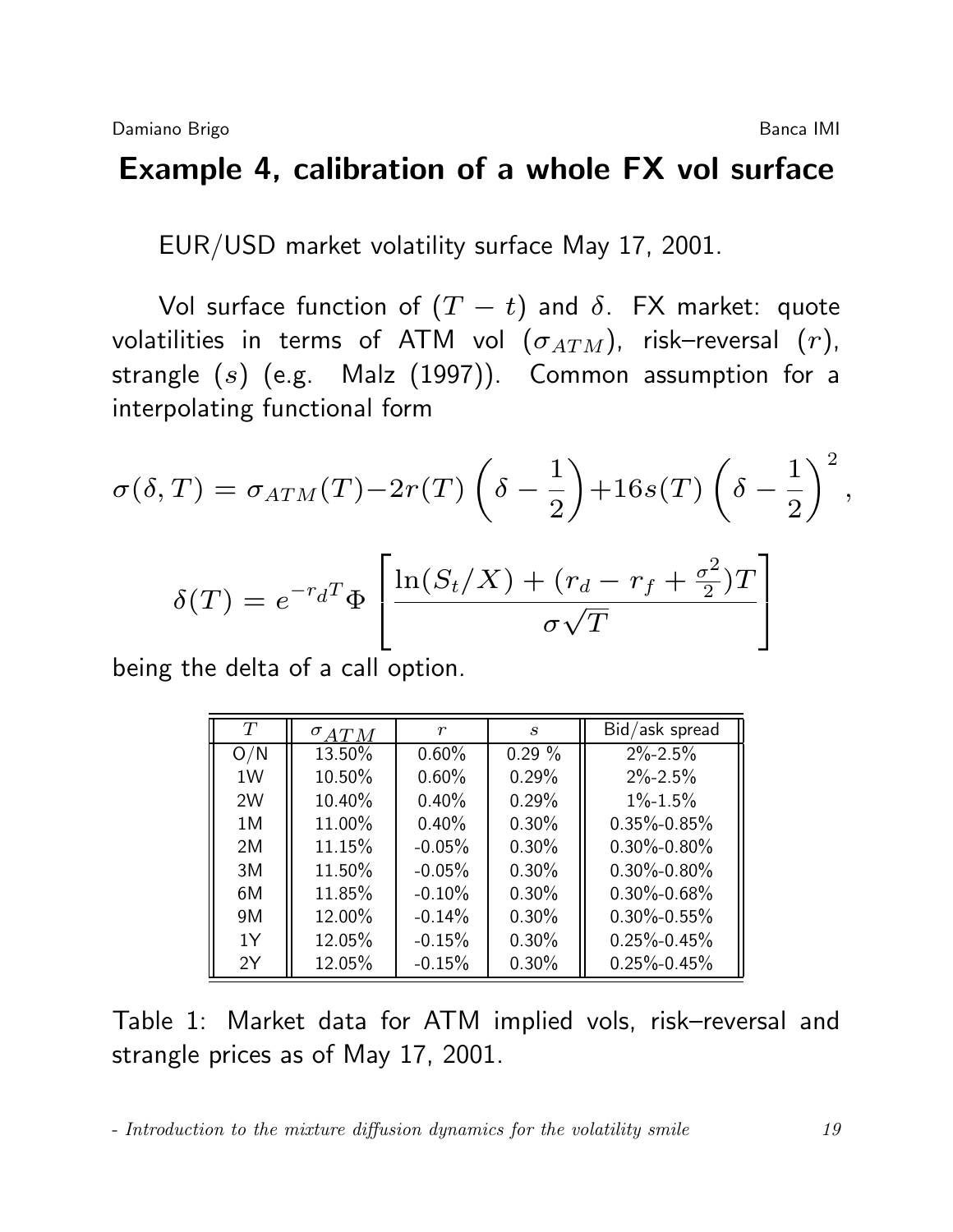

Figure 1: The market implied volatility surface (above) and absolute difference in implied volatility after calibration of the model with  $N = 3$  (below) for the May 17, 2001 market data.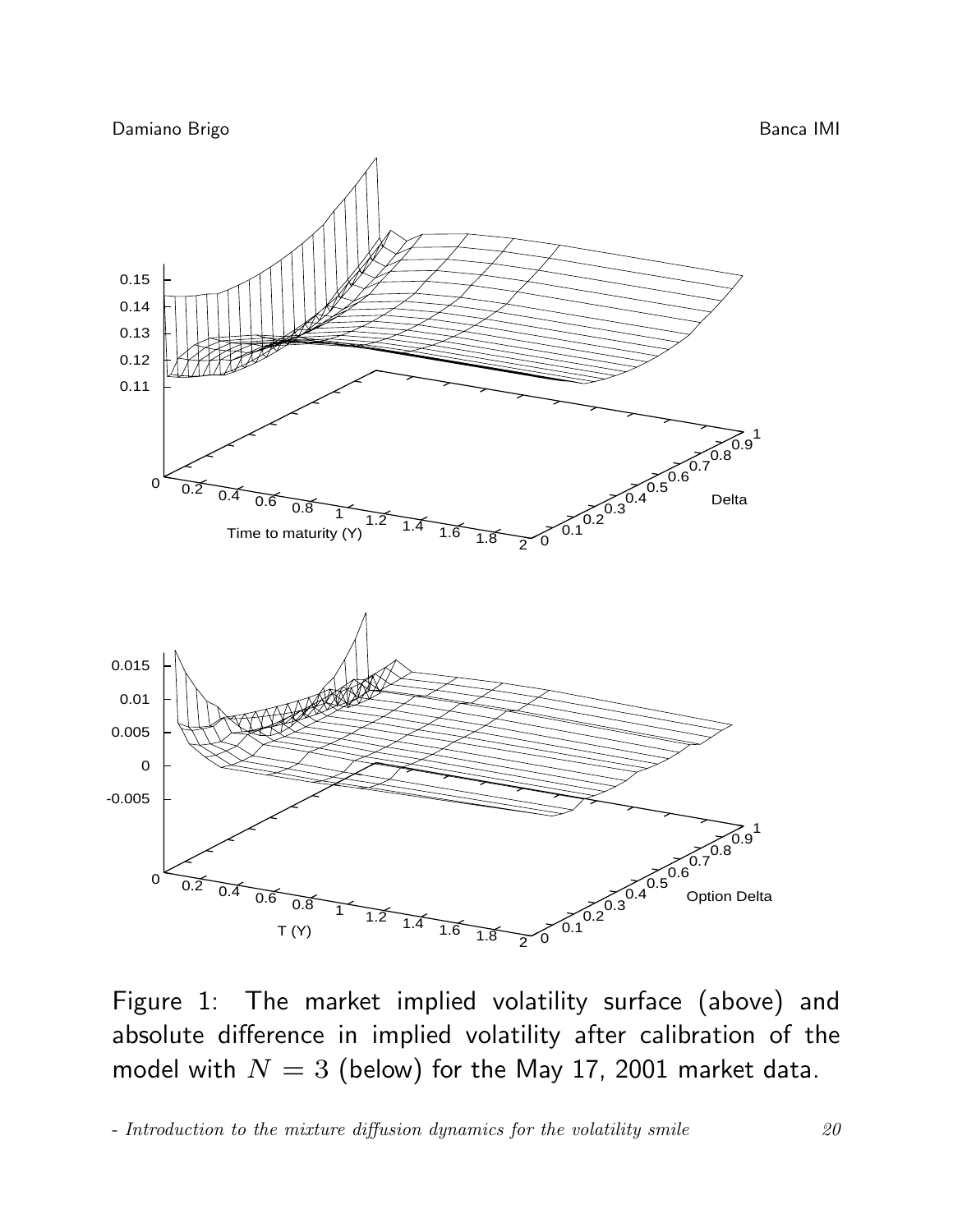### Example 4 (cont'd)

Use Shifts variant of the lognormal mixture dynamics

explore the effect of varying the number of basis densities  $n$ 

$$
\eta_i(T) = \sqrt{\tfrac{1}{T}\int_0^T \sigma_i^2(s)ds} \text{ are taken as }
$$

$$
\eta^{i}(T) = a_{i} + b_{i} \left[ 1 - \exp\left(-\frac{T}{\tau_{i}}\right) \right] \frac{\tau_{i}}{T} + c_{i} \exp\left(-\frac{T}{\tau_{i}}\right),
$$

(Nelson and Siegel (1987) for yield curves)

Model parameters to calibrate:

 $\mathbf{x} = (\lambda_{1:N}, \beta_{1:N}, a_{1:N}, b_{1:N}, c_{1:N}, \tau_{1:N})$  has dimensionality  $4N + N + (N - 1) = 6N - 1.$ 

minimize the sum of the relative squared discrepancies The resulting root–mean–square error is  $3\times10^{-4}$  and  $7\times10^{-5}$  for calibrations with  $N = 2$  and  $N = 4$  respectively.

The maximum error for any maturity is well below the corresponding bid–ask spread already with  $N = 3$ .

<sup>-</sup> Introduction to the mixture diffusion dynamics for the volatility smile 21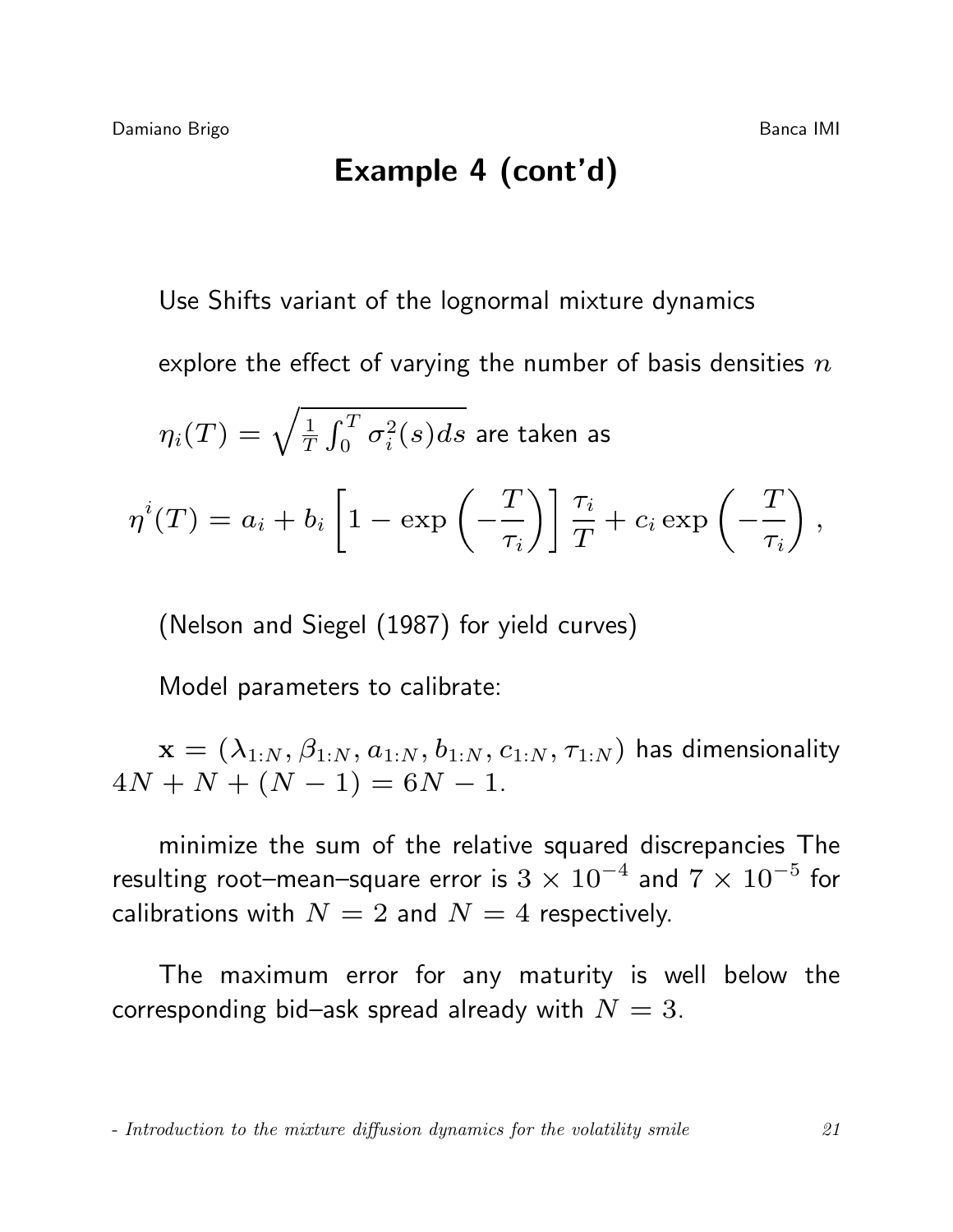

Figure 2:  $T \mapsto \eta_i(T; a, b, c, \tau)$  after calibration of the model with  $N=2$ ; We show  $(\beta_i, \lambda_i)$  for each component.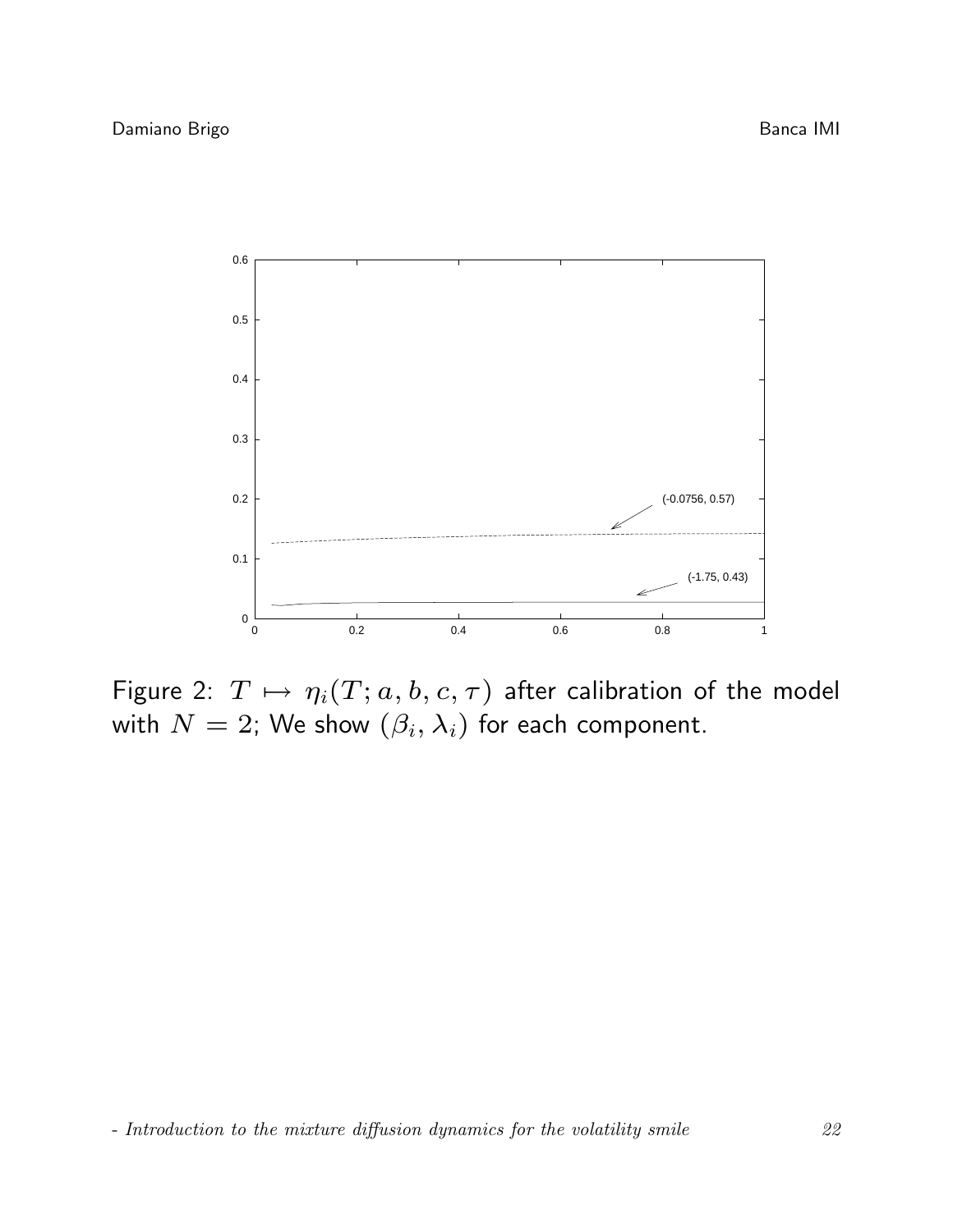

Figure 4:  $N = 4$ . Notice the "nested" structure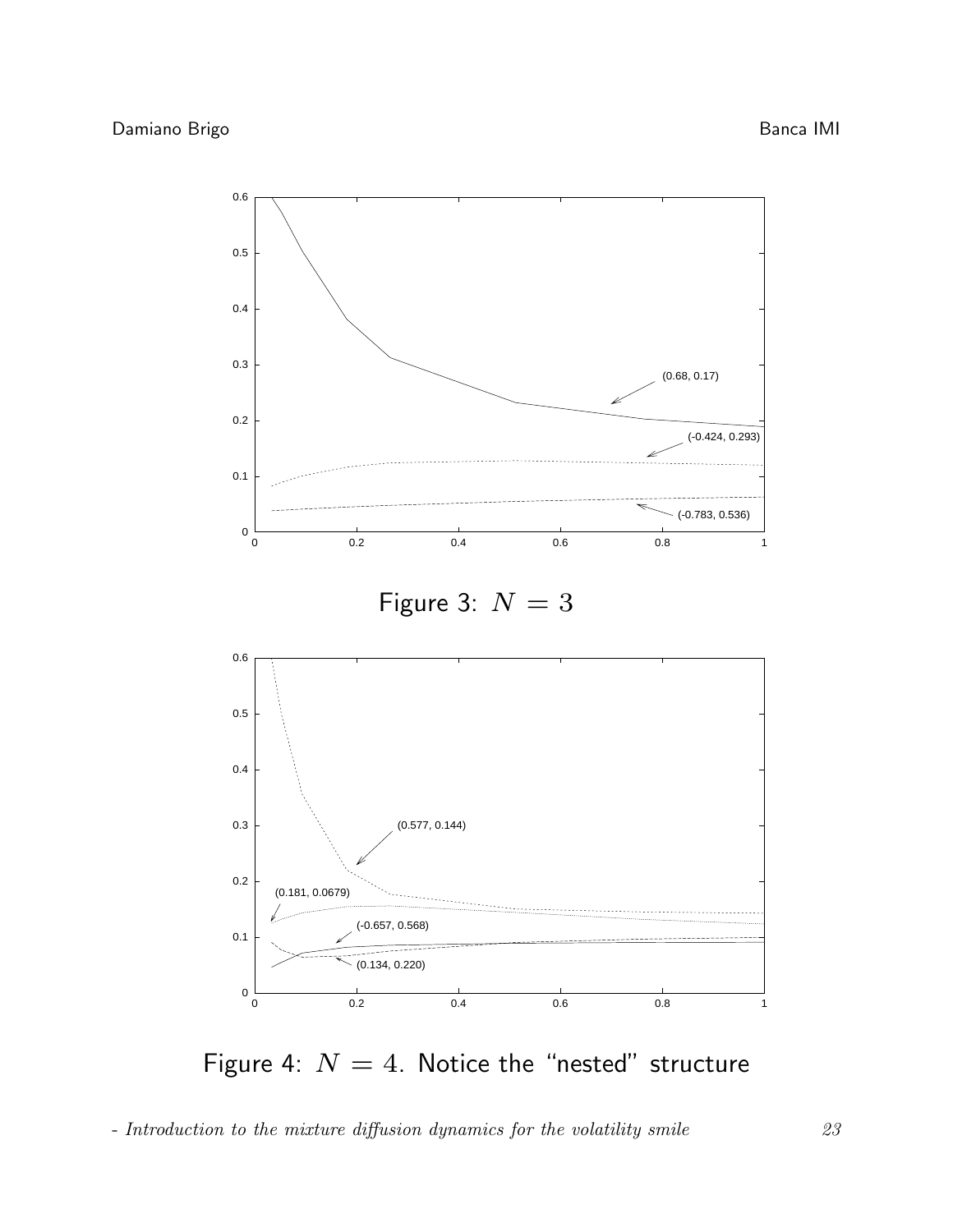#### Baskets: Consistent multivariate extension

Single assets: 
$$
\underline{S}(t) = [S_1(t), S_2(t), \ldots, S_{\alpha}(t), \ldots, S_n(t)]'.
$$

Mixture diffusion model for each asset  $S_\alpha$ : Find  $\nu_{\mathsf{mix}}^\alpha$  with

$$
dS_{\alpha} = S_{\alpha}[\mu_{\alpha}dt + \nu_{\text{mix}}^{\alpha}(t, S_{\alpha})dW_{\alpha}] \Rightarrow p_{S_{\alpha}(t)} = \sum_{k=1}^{N} \lambda_{\alpha}^{k} p_{S_{\alpha}^{k}(t)}
$$

where  $S^{1}_{\alpha},\ldots,S^{k}_{\alpha},\ldots,S^{N}_{\alpha}$  are instrumental procs for  $S_{\alpha}$ :

$$
dS^k_{\alpha}(t) = \mu^k_{\alpha} S^k_{\alpha} dt + \sigma^k_{\alpha} S^k_{\alpha} dW_{\alpha}, \quad dW_{\alpha} dW_{\beta} = \rho_{\alpha, \beta} dt
$$

Multivariate extension: def  $n \times n$  matrix  $C$  by  $C(t, \underline{x}) \; \rho \; C'(t, \underline{x})$ 

$$
= \frac{\sum_{k_1,\dots,k_n=1}^{N} \lambda_1^{k_1} \cdots \lambda_n^{k_n} V^{k_1,\dots,k_n}(t) \ p_{[S_1^{k_1}(t),\dots,S_n^{k_n}(t)]'}(\underline{x})}{\sum_{k_1,\dots,k_n=1}^{N} \lambda_1^{k_1} \cdots \lambda_n^{k_n} \ p_{[S_1^{k_1}(t),\dots,S_n^{k_n}(t)]'}(\underline{x})}
$$

$$
V^{k_1,\dots,k_n}(t) = \left(\sigma_\alpha^{k_\alpha}(t) \ \rho_{\alpha,\beta} \ \sigma_\beta^{k_\beta}(t)\right)_{\alpha,\beta=1,\dots,n}
$$

Our extension is (Rapisarda (2001), "Multi Variate Mixture Dynamics")

$$
d\underline{S}(t)=\text{diag}(\mu)\underline{S}(t)dt+\text{diag}(\underline{S}(t))C(t,\underline{S}(t))d[W_1,..,W_n]'
$$

and satisfies 
$$
p_{\underline{S}(t)} = \sum_{k_1,\ldots,k_n=1}^N \lambda_1^{k_1} \cdots \lambda_n^{k_n} p_{[S_1^{k_1}(t),\ldots,S_n^{k_n}(t)]'}
$$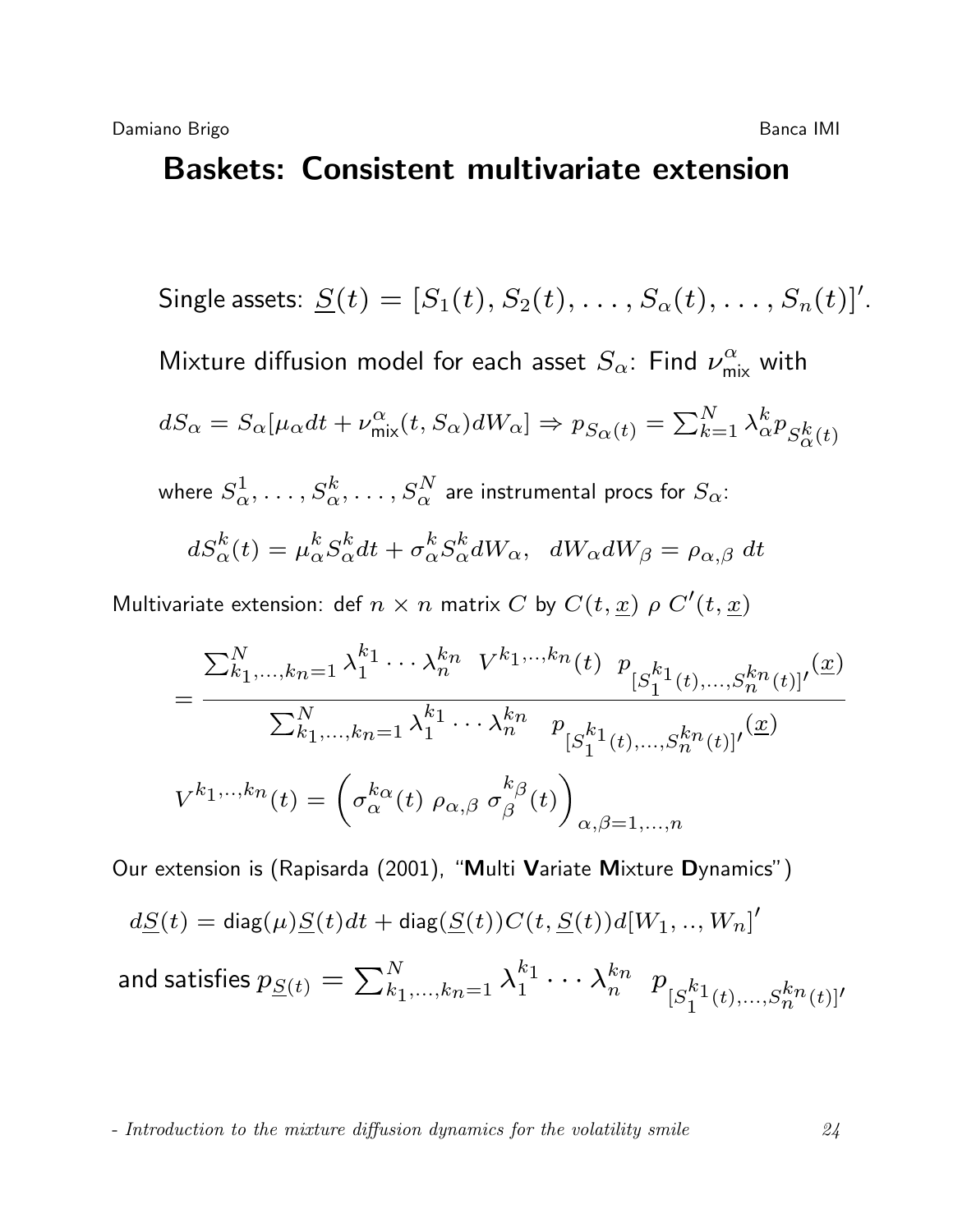#### Multivariate Mixture Dynamics (MVMD)

$$
d\underline{S}(t) = \text{diag}(\mu)\underline{S}(t)dt + \text{diag}(\underline{S}(t))C(t, \underline{S}(t))d[W_1, ..., W_n]'
$$

$$
(C\rho C')(t, \underline{x}) = \frac{\sum_{k_1, ..., k_n=1}^N \lambda_1^{k_1} \cdots \lambda_n^{k_n} V^{k_1, ..., k_n}(t) P_{[S_1^{k_1}(t), ..., S_n^{k_n}(t)]'}(\underline{x})}{\sum_{k_1, ..., k_n=1}^N \lambda_1^{k_1} \cdots \lambda_n^{k_n} P_{[S_1^{k_1}(t), ..., S_n^{k_n}(t)]'}(\underline{x})}
$$

$$
V^{k_1, ..., k_n}(t) = \left(\sigma_\alpha^{k_\alpha}(t) P_{\alpha, \beta} \sigma_\beta^{k_\beta}(t)\right)_{\alpha, \beta = 1, ..., n}
$$

$$
dW_i dW_j = \rho_{i,j} dt, \quad p_{\underline{S}(t)} = \sum_{k_1,\dots,k_n=1}^N \lambda_1^{k_1} \cdots \lambda_n^{k_n} \quad p_{[S_1^{k_1}(t),\dots,S_n^{k_n}(t)]'}
$$

Can evaluate simple claims (e.g. call option) on basket  $A(t)=\sum_{i=1}^n a_i S_i(t)=\underline{a}'\underline{S}$  "one shot", since we know  $p_{\underline{S}}.$ 

Compare with naive numerical Euler or Milstein scheme for Monte Carlo, consisting of a time-discretization of the "Simply-Correlated Mixture Dynamics", obtained by single mixture sde's by instantaneously correlated Brownian motions

$$
d\underline{S} = \text{diag}(\mu)\underline{S}dt + \text{diag}((\nu_{\text{mix}}^{\alpha}(t,S_{\alpha}))_{\alpha})\text{diag}(\underline{S})d[W_1,..,W_n]'
$$

 $p_{S(t)} =$ ?!? Both are consistent with single mixture smiles

$$
dS_{\alpha} = S_{\alpha}[\mu_{\alpha}dt + \nu_{\text{mix}}^{\alpha}(t, S_{\alpha})dW_{\alpha}] \Rightarrow p_{S_{\alpha}} = \sum_{k=1}^{N} \lambda_{\alpha}^{k} p_{S_{\alpha}^{k}}
$$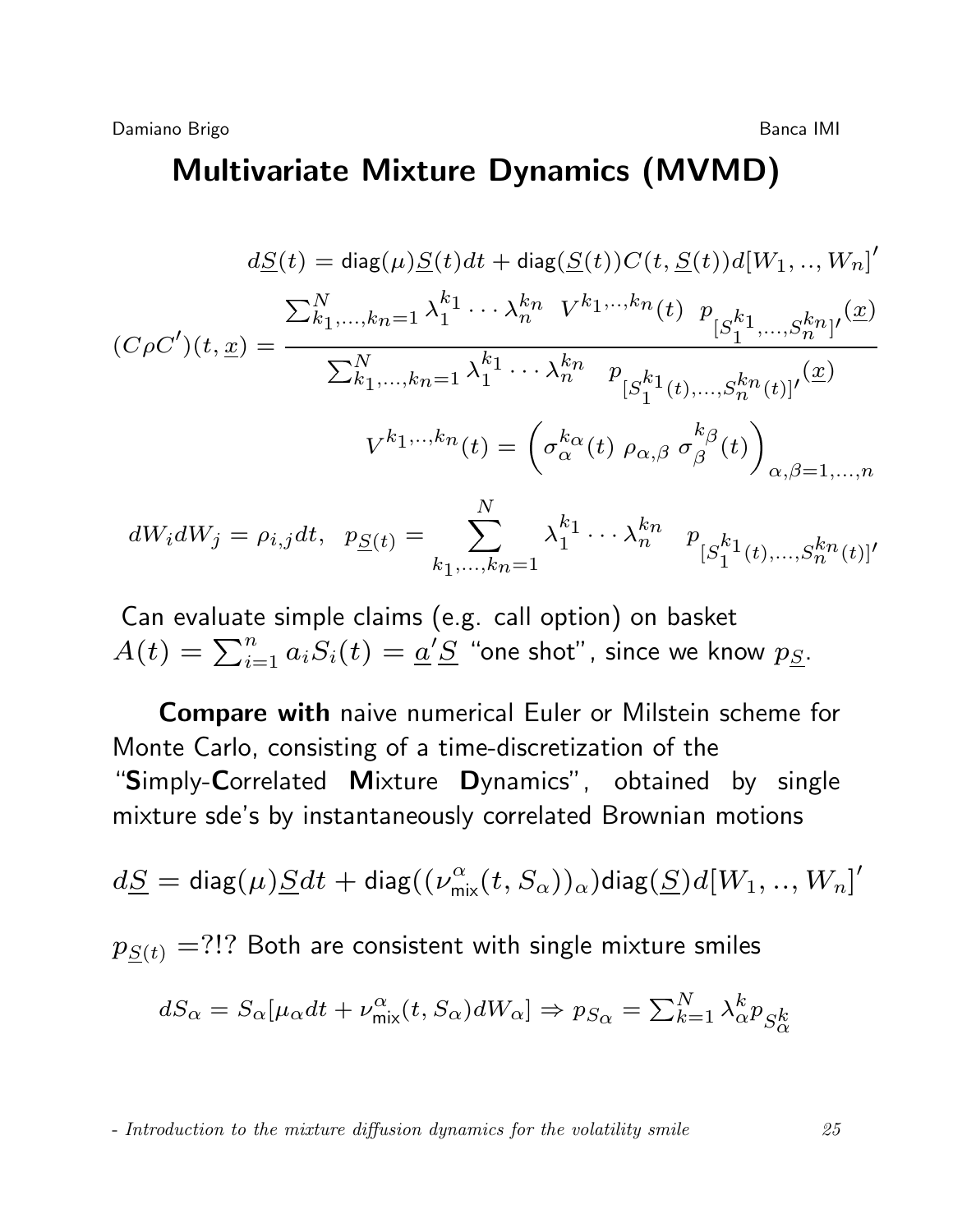$$
d\underline{S}(t) = \text{diag}(\mu)\underline{S}(t)dt + \text{diag}(\underline{S}(t))C(t, \underline{S}(t))d[W_1, ..., W_n]'
$$
  
\n
$$
p_{\underline{S}(t)} = \sum_{k_1,...,k_n=1}^{N} \lambda_1^{k_1} \cdots \lambda_n^{k_n} p_{[S_1^{k_1}(t),...,S_n^{k_n}(t)]'}
$$
  
\n
$$
d\underline{S} = \text{diag}(\mu)\underline{S}dt + \text{diag}((\nu_{\text{mix}}^{\alpha}(t, S_{\alpha}))_{\alpha})\text{diag}(\underline{S})d[W_1, ..., W_n]'
$$
  
\n
$$
dW_i dW_j = \rho_{i,j} dt, \qquad p_{\underline{S}(t)} = ?!?
$$

**Pro's MVMD**: 1) Terminal distribution of  $\underline{S}_T$  (and of basket  $A_T=$  $a' S_T$ ) can be simulated one-shot, no time discretization. 2) Explicit multivariate distribution that is the most natural non-trivial generalization of the scalar case, i.e. a multivariate mixture

Con's MVMD: 1) "Combinatorial explosion": A possibly large number of densities to mix in the multivariate mixture (typically  $N^n$ , e.g.  $\,3^{10}=59049$ ). BUT... Typically  $N = 2, 3$ , and there is a hierarchy in the base densities:  $\lambda^1_{\alpha}>\lambda^2_{\alpha}>>\lambda^3_{\alpha}$ , so that with weights given by  $\lambda^1_{\alpha}\lambda^2_{\beta}$  $\frac{2}{\beta}\lambda_{\gamma}^{\dot 3}$  $\frac{3}{\gamma} \cdots$  only few multivariate densities have appreciable weights, thus easing the simulations.

2) No immediate statistical interpretation of  $\rho$  if not as cross-sectional fitting parameters...

**Pro's SCMD**: 1) A clear interpretation for  $\rho$  as instantaneous correlation among the single names. 2) Number of densities to mix does not increase with  $n$  but remains equal to  $N$ .

Con's SCMD: 1) Need time discretization to price simple claims on  $A_T = \underline{a}'\underline{S}_T.$  As  $T$  increases, we need more time steps.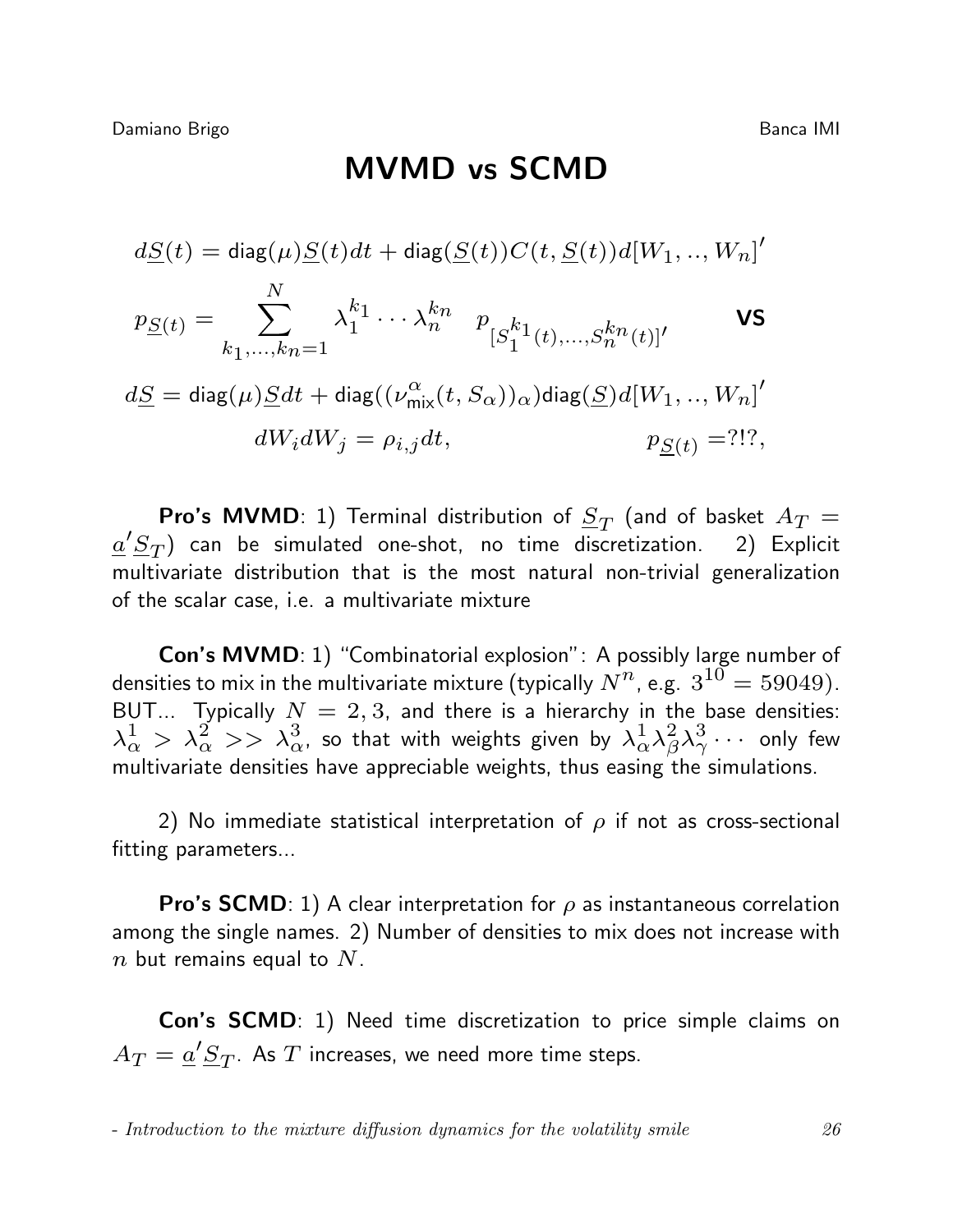#### Defining the basket smile

$$
B(t) = \sum_{i=1}^{b} w_i S_i(t); \ dS_i(t) = (r(t) - q_i) S_i(t) dt + (\dots) dW_i
$$

Moment-matching paradigm. Call  $q_i$  the continuous dividends of  $S_i$ , so that its risk-neutral drift is  $\mu_i=r-q_i.$  Find  $q$  in

$$
d\bar{B}_t = (r(t) - q)\bar{B}_t dt + (....)dW_t, \ \ \bar{B}_0 = B(0)
$$

such that

$$
E\bar{B}_T = B(0)e^{R(T)-qT} = \sum_{i=1}^b S_i(0)e^{R(T)-q_iT} = EB(T).
$$

Now that we have  $q$ , we may decide to quote basket implied volatilities by inverting BS's formula, by solving the following equation in  $V(T, K)$ :

BSCall(Basket<sub>0</sub>, K, T,  $R(T)$ , q,  $V(T, K)$ ) = Model-Basket-Call(Basket<sub>0</sub>, T, K).

From the multivariate model prices of basket European options on the right hand side, back out the "basket implied volatilities"  $V(K,T)/\sqrt{T}$  such that Black–Scholes formulas with the synthetic dividend  $q$  reproduce such prices.

<sup>-</sup> Introduction to the mixture diffusion dynamics for the volatility smile 27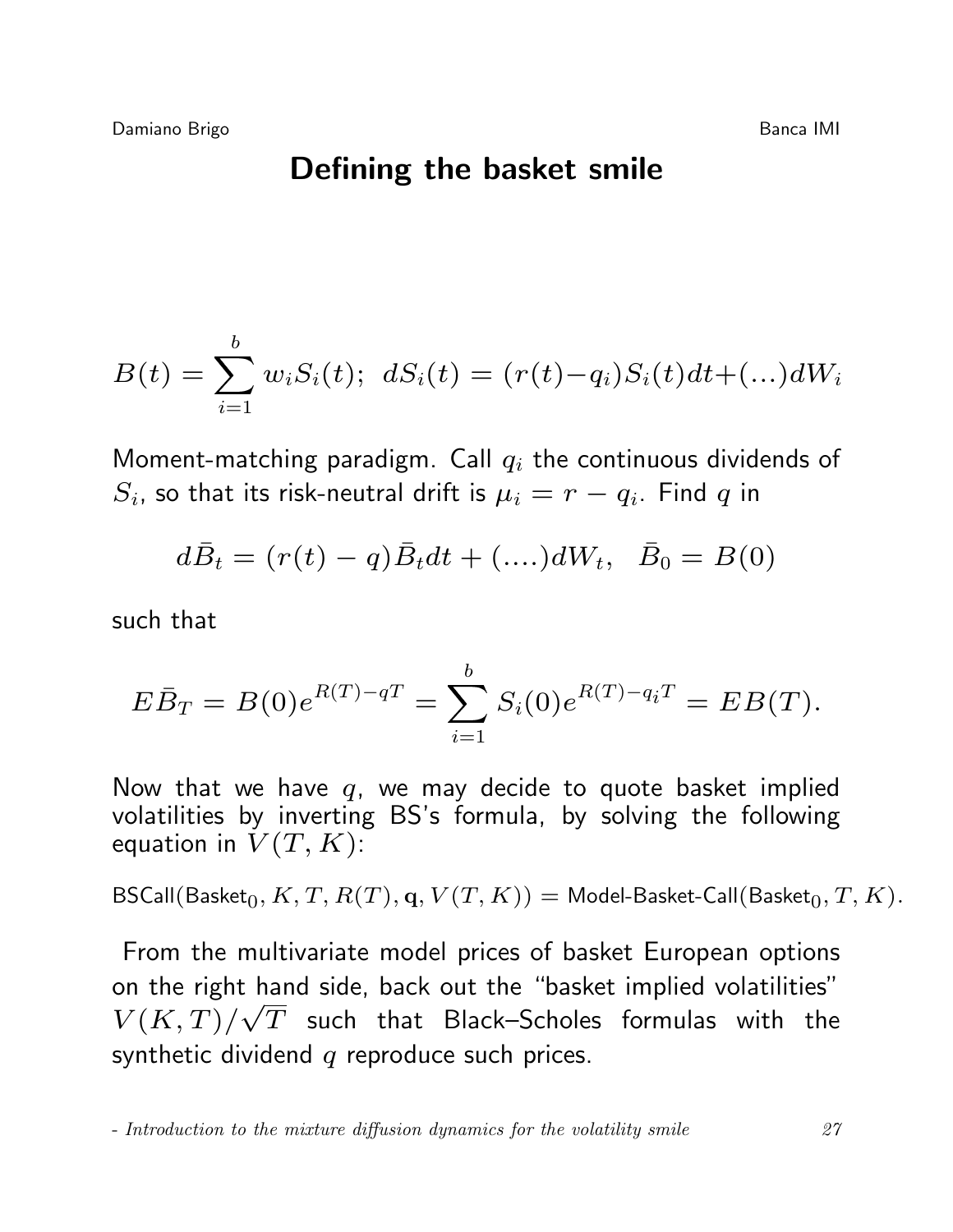# Basket of 2 smiley assets, each modeled with a 2-mixture

We now give some examples with a basket of 2 assets.

Asset  $S_1$ , mixture with  $(\lambda_1^1)$  $_{1}^{1},\sigma_{1}^{1}(t)),(\lambda_{1}^{2}% ,\lambda_{2}^{2}+\lambda_{3}^{2}t)+\lambda_{4}^{3}t^{2}+\lambda_{5}^{4}t^{3}+\lambda_{6}^{5}t^{4}+\lambda_{7}^{6}t^{4}+\lambda_{8}^{7}t^{4}+\lambda_{10}^{7}t^{2}+\lambda_{11}^{7}t^{3}+\lambda_{11}^{7}t^{4}+\lambda_{12}^{7}t^{2}+\lambda_{13}^{7}t^{3}+\lambda_{15}^{7}t^{4}+\lambda_{16}^{7}t^{2}+\lambda_{17}^{7}t^{4}+\lambda_{18}^{7}t^{2}$  $_{1}^{2},\sigma_{1}^{2}(t))$ Asset  $S_2$ , mixture with  $(\lambda_2^1)$  $\frac{1}{2}, \sigma_{2}^{1}$  $\frac{1}{2}(t)),(\lambda_2^2$  $^{2}_{2}, \sigma^{2}_{2}$  $^{2}_{2}(t)$ 

Define

$$
V_{\alpha}^{j}(t) := \left(\frac{1}{t} \int_{0}^{t} \sigma_{\alpha}^{j}(u)^{2} du\right)^{1/2}
$$

$$
V_{\alpha}^{j}(t) = A_{\alpha}^{j} + B_{\alpha}^{j} \left(1 - \exp\left(\frac{-t}{\sqrt{D_{\alpha}^{j}}}\right)\right) \frac{\sqrt{D_{\alpha}^{j}}}{t} + C_{\alpha}^{j} \exp\left(\frac{-t}{\sqrt{D_{\alpha}^{j}}}\right)
$$

In all examples we will take:

First Asset 
$$
S_1 : S_1(0) = 1
$$
,  $\mu_1 = 5\%$   
\n $A_1^1 = 0.3$ ,  $B_1^1 = 0.01$ ,  $C_1^1 = 0.01$ ,  $D_1^1 = 5$ ,  $\lambda_1^1 = 0.6$   
\n $A_1^2 = .2$ ,  $B_1^2 = .001$ ,  $C_1^2 = -.001$ ,  $D_1^2 = 3$ ,  $\lambda_1^2 = 0.4$   
\nSecond Asset  $S_2 : S_2(0) = 1$ ,  $\mu_2 = 3\%$   
\n $A_2^1 = 0.25$ ,  $B_2^1 = 0.008$ ,  $C_2^1 = 0.008$ ,  $D_2^1 = 4.8$ ,  $\lambda_2^1 = 0.7$   
\n $A_2^2 = 0.35$ ,  $B_2^2 = 0.0008$ ,  $C_2^2 = -0.008$ ,  $D_2^2 = 2.8$ ,  $\lambda_2^2 = 0.3$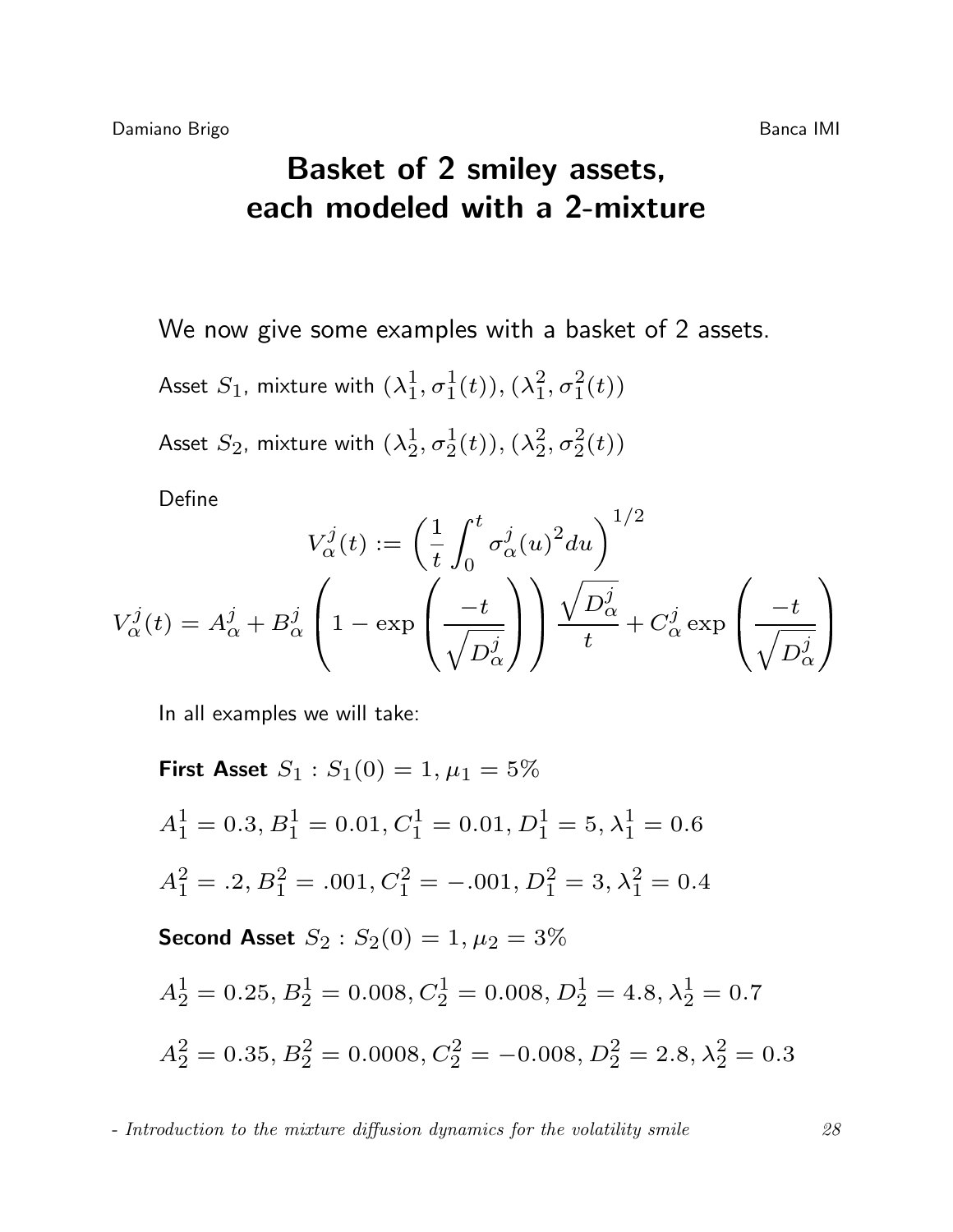# Average volatilities in the mixtures components



Figure 5: Average vols  $V_1^1$  $V_1^1$  (below) and  $V_1^2$  $\binom{1}{1}$  (above) for the mixture concurring to  $S_1$ 



Figure 6: Average vols  $V_2^1$  $\chi_2^1$  (below) and  $V_2^2$  $\binom{72}{2}$  (above) for the mixture concurring to  $S_2$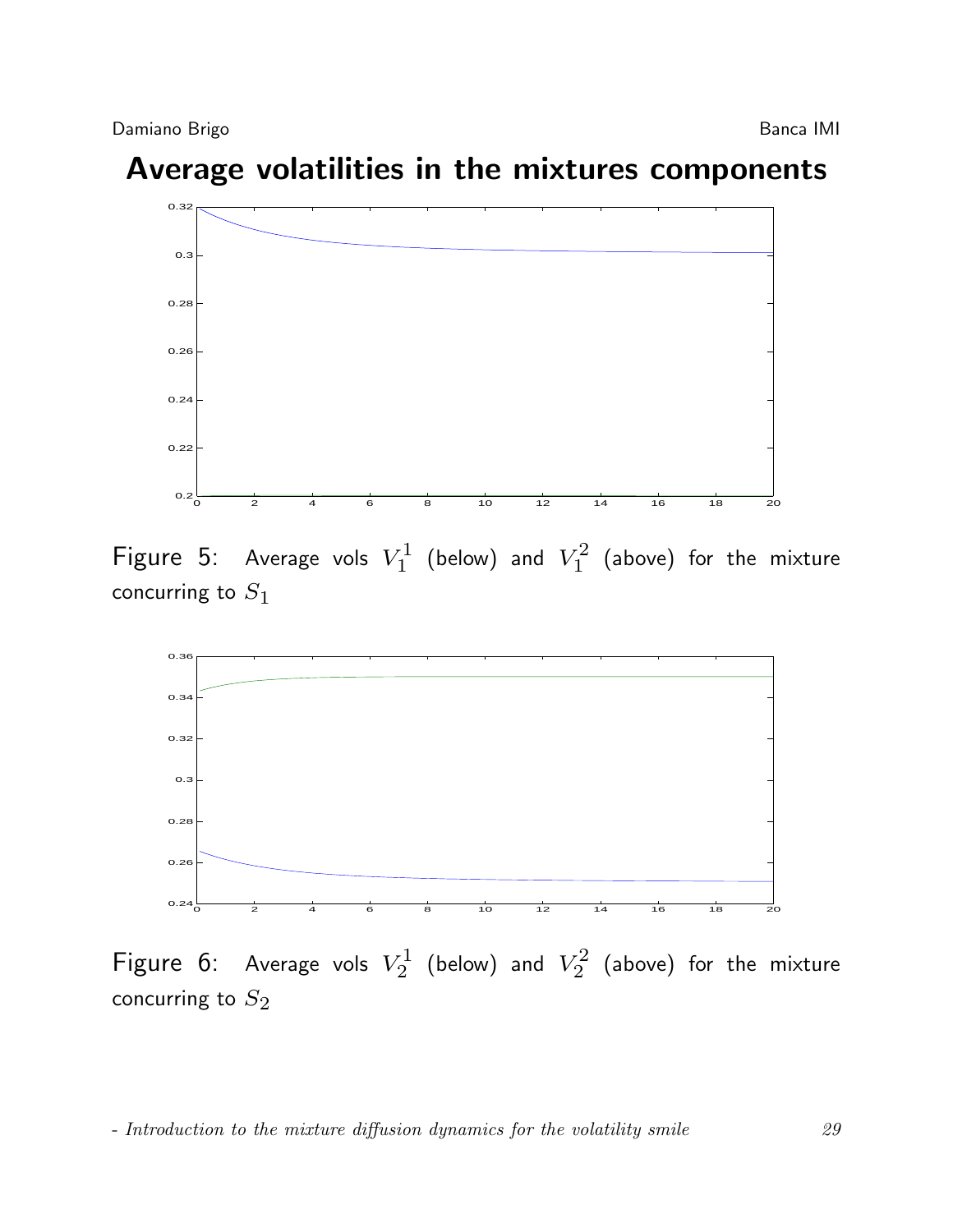# Example:  $2 \times 2$  basket. Single smiles

$$
S_1(0) = 1, \mu_1 = 5\%, \sigma_1^1(t), \sigma_1^2(t), \lambda_1^1 = 0.6, \lambda_1^2 = 1 - \lambda_1^1
$$
  

$$
S_2(0) = 1, \mu_2 = 3\%, \sigma_2^1(t), \sigma_2^2(t), \lambda_2^1 = 0.7, \lambda_2^2 = 1 - \lambda_2^1
$$

$$
A_T = w_1 S_T^{(1)} + w_2 S_T^{(2)}, w_1 = w_2 = 0.5, T = 1Y.
$$

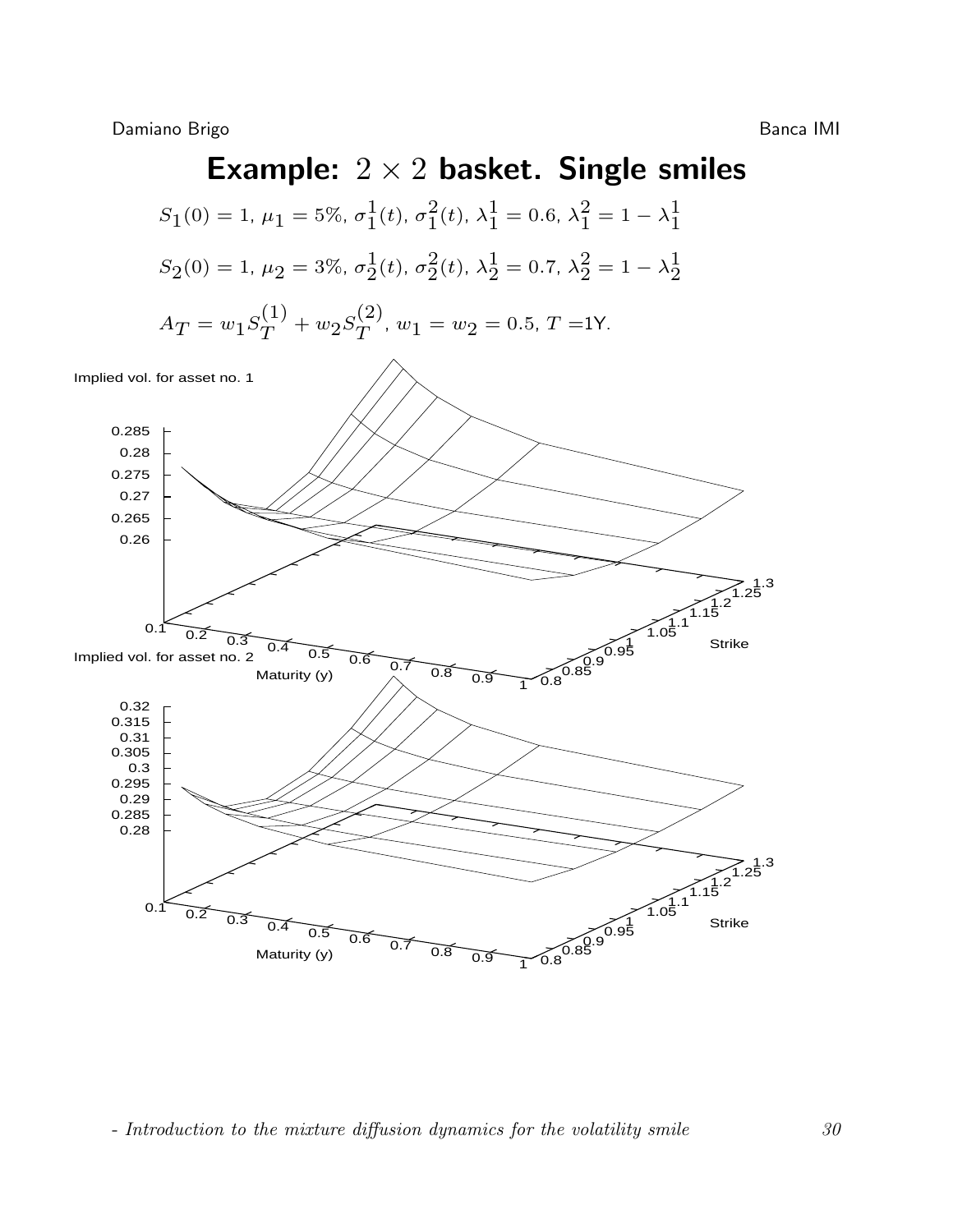#### $2 \times 2$  MVMD vs SCMD basket densit,  $\rho = -0.9$  $S_1(0) = 1, \, \mu_1 = 5\%, \, \sigma_1^1$  $\frac{1}{1}(t)$ ,  $\sigma_1^2$  $\frac{2}{1}(t)$ ,  $\lambda_1^1 = 0.6$ ,  $\lambda_1^2 = 1 - \lambda_1^1$ 1  $S_2(0) = 1, \, \mu_2 = 3\%, \, \sigma_2^1$  $\frac{1}{2}(t)$ ,  $\sigma_2^2$  $2(2t)$ ,  $\lambda_2^1 = 0.7$ ,  $\lambda_2^2 = 1 - \lambda_2^1$ 2  $A_T = w_1 S_T^{(1)}$  $\binom{(1)}{T} + w_2 S_T^{(2)}$  $T^{(2)}$ ,  $w_1 = w_2 = 0.5$ ,  $T = 1$ Y.

 $\rho=-90\%$ ; the basket density  $p_{A(T)}(\cdot; \, \rho)$  under the SCMD-EMCscheme, continuous line;  $p_{A(T)}(\cdot; \ \rho)$  under the MVMD scheme, dashed line.

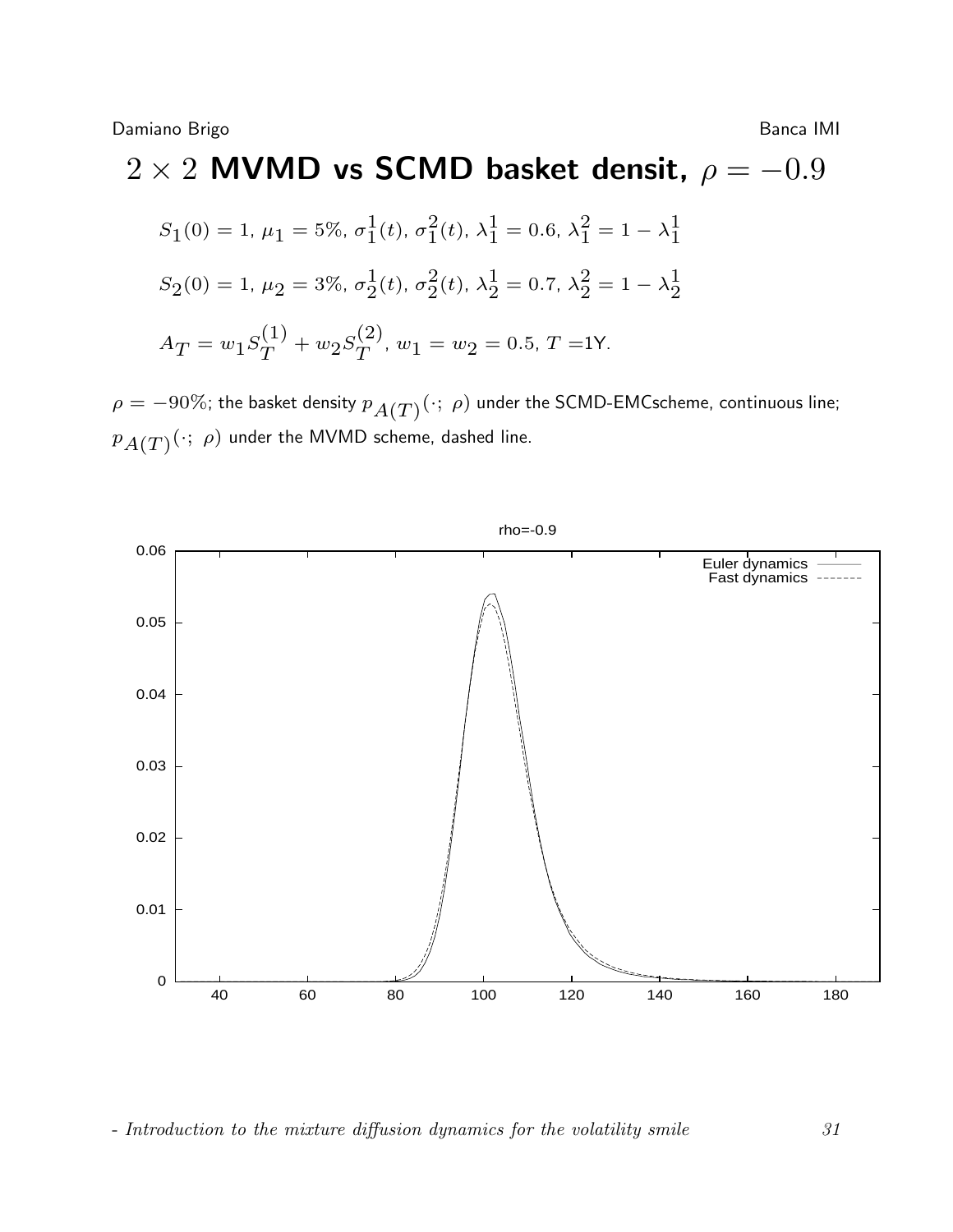# $2 \times 2$  MVMD vs SCMD basket densities,  $\rho = 0$

$$
S_1(0) = 1, \mu_1 = 5\%, \sigma_1^1(t), \sigma_1^2(t), \lambda_1^1 = 0.6, \lambda_1^2 = 1 - \lambda_1^1
$$
  
\n
$$
S_2(0) = 1, \mu_2 = 3\%, \sigma_2^1(t), \sigma_2^2(t), \lambda_2^1 = 0.7, \lambda_2^2 = 1 - \lambda_2^1
$$
  
\n
$$
A_T = w_1 S_T^{(1)} + w_2 S_T^{(2)}, w_1 = w_2 = 0.5, T = 1Y.
$$

 $\rho\,=\,0;$  the basket density  $\,p_{A(T)}(\cdot; \,\, \rho)\,$  under the SCMD-EMCscheme, continuous line;  $p_{A(T)}(\cdot; \ \rho)$  under the MVMD scheme, dashed line.

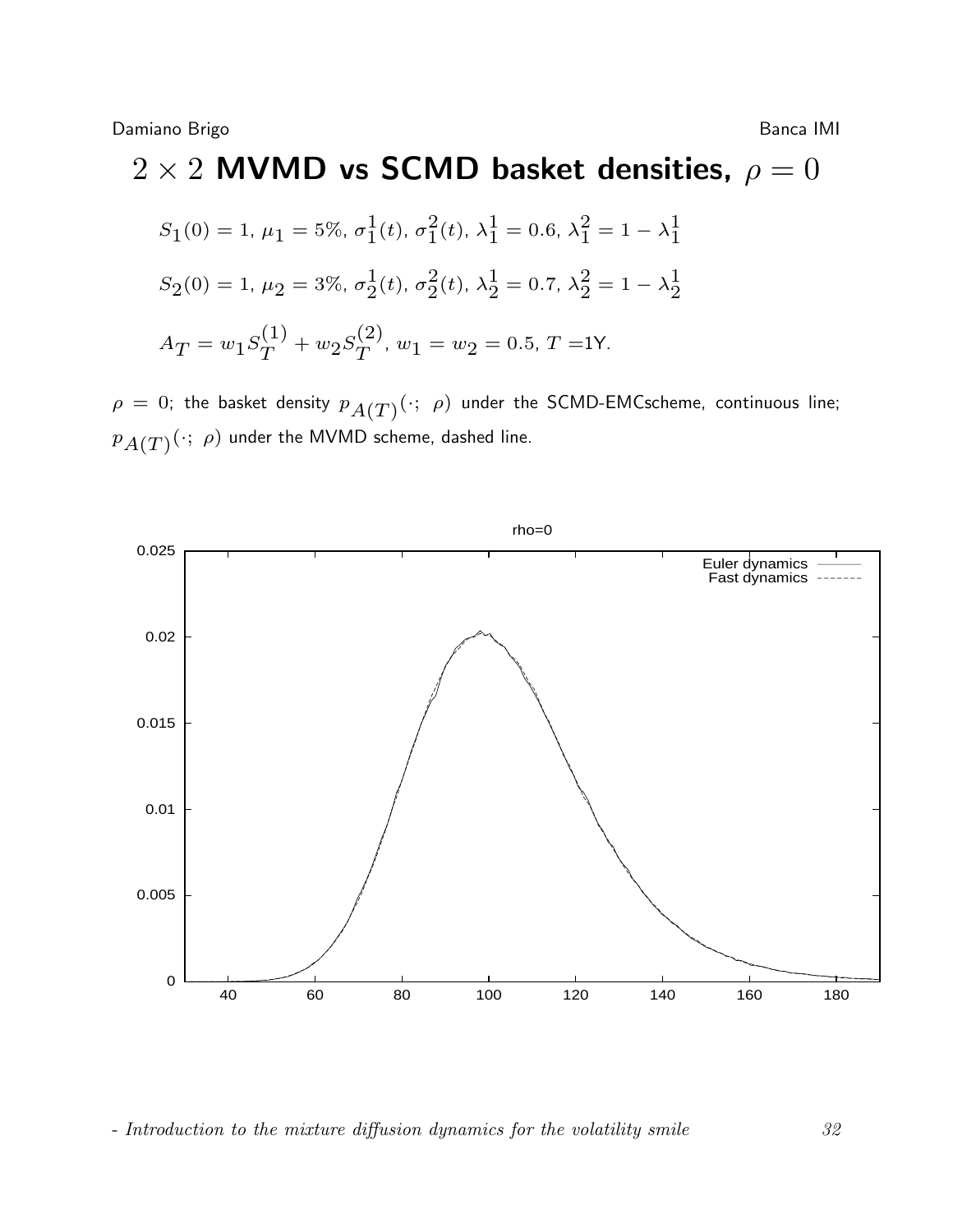#### $2 \times 2$  MVMD vs SCMD basket densities,  $\rho = 0.9$  $S_1(0) = 1, \, \mu_1 = 5\%, \, \sigma_1^1$  $\frac{1}{1}(t)$ ,  $\sigma_1^2$  $\frac{2}{1}(t)$ ,  $\lambda_1^1 = 0.6$ ,  $\lambda_1^2 = 1 - \lambda_1^1$ 1  $S_2(0) = 1, \, \mu_2 = 3\%, \, \sigma_2^1$  $\frac{1}{2}(t)$ ,  $\sigma_2^2$  $2(2t)$ ,  $\lambda_2^1 = 0.7$ ,  $\lambda_2^2 = 1 - \lambda_2^1$ 2  $A_T = w_1 S_T^{(1)}$  $\binom{(1)}{T} + w_2 S_T^{(2)}$  $T^{(2)}$ ,  $w_1 = w_2 = 0.5$ ,  $T = 1$ Y.

 $\rho=90\%$ ; the basket density  $p_{A(T)}(\cdot; \; \rho)$  under the SCMD-EMCscheme, continuous line;  $p_{A(T)}(\cdot; \ \rho)$  under the MVMD scheme, dashed line.

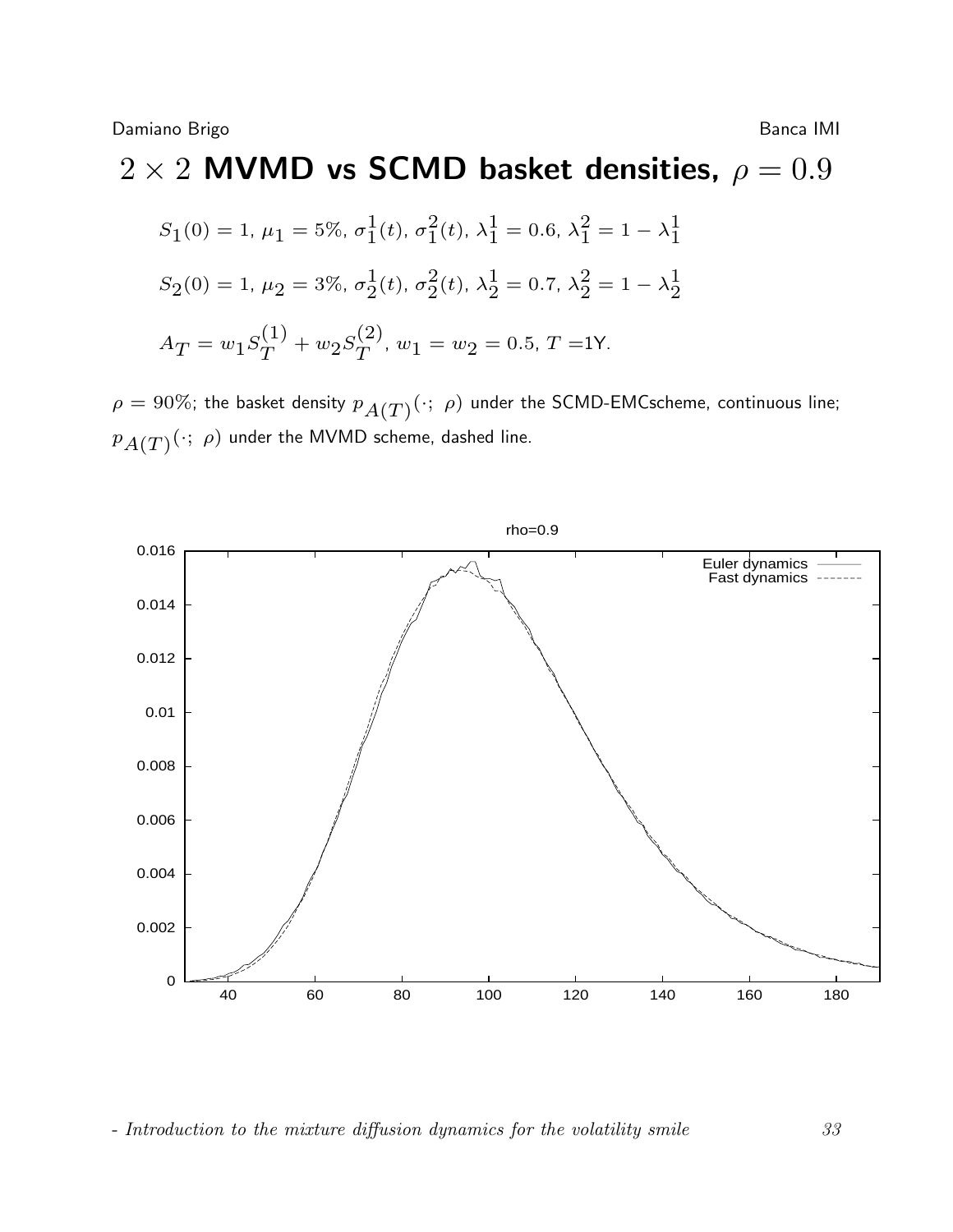# $2 \times 2$  calibrated MVMD basket smile,  $\rho = 0.3$

$$
S_1(0) = 1, \mu_1 = 5\%, \sigma_1^1(t), \sigma_1^2(t), \lambda_1^1 = 0.6, \lambda_1^2 = 1 - \lambda_1^1
$$
  

$$
S_2(0) = 1, \mu_2 = 3\%, \sigma_2^1(t), \sigma_2^2(t), \lambda_2^1 = 0.7, \lambda_2^2 = 1 - \lambda_2^1
$$
  

$$
A_T = w_1 S_T^{(1)} + w_2 S_T^{(2)}, w_1 = w_2 = 0.5, T = 1Y.
$$

The basket smile for  $\rho = 30\%$ .

Alternative dynamics, rho=0.3

Alternative dynamics

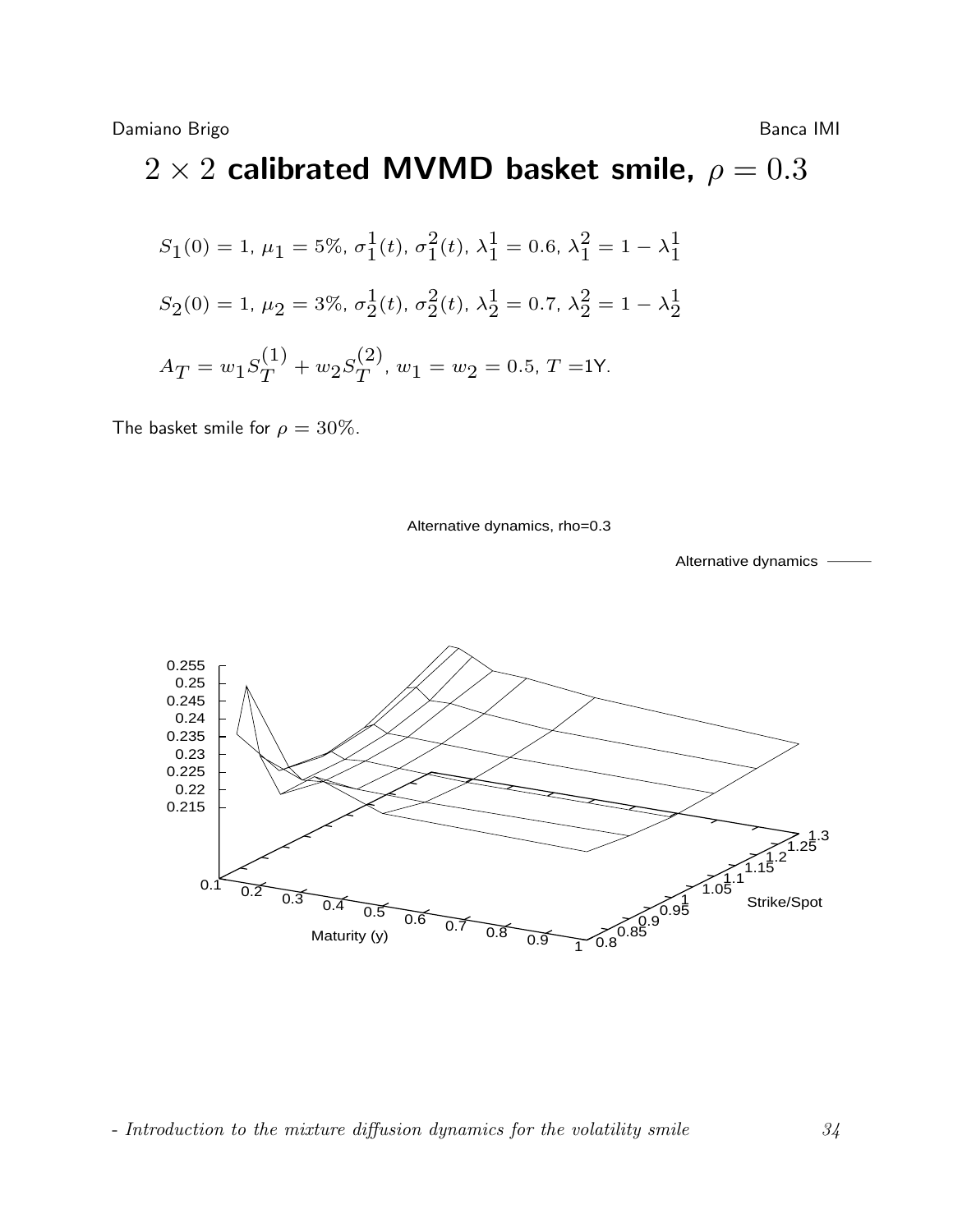# $2 \times 2$  calibrated MVMD basket smile,  $\rho = 0.9$

$$
S_1(0) = 1, \mu_1 = 5\%, \sigma_1^1(t), \sigma_1^2(t), \lambda_1^1 = 0.6, \lambda_1^2 = 1 - \lambda_1^1
$$
  

$$
S_2(0) = 1, \mu_2 = 3\%, \sigma_2^1(t), \sigma_2^2(t), \lambda_2^1 = 0.7, \lambda_2^2 = 1 - \lambda_2^1
$$
  

$$
A_T = w_1 S_T^{(1)} + w_2 S_T^{(2)}, w_1 = w_2 = 0.5, T = 1Y.
$$

The basket smile for  $\rho = 90\%$ .

Alternative dynamics, rho=0.9

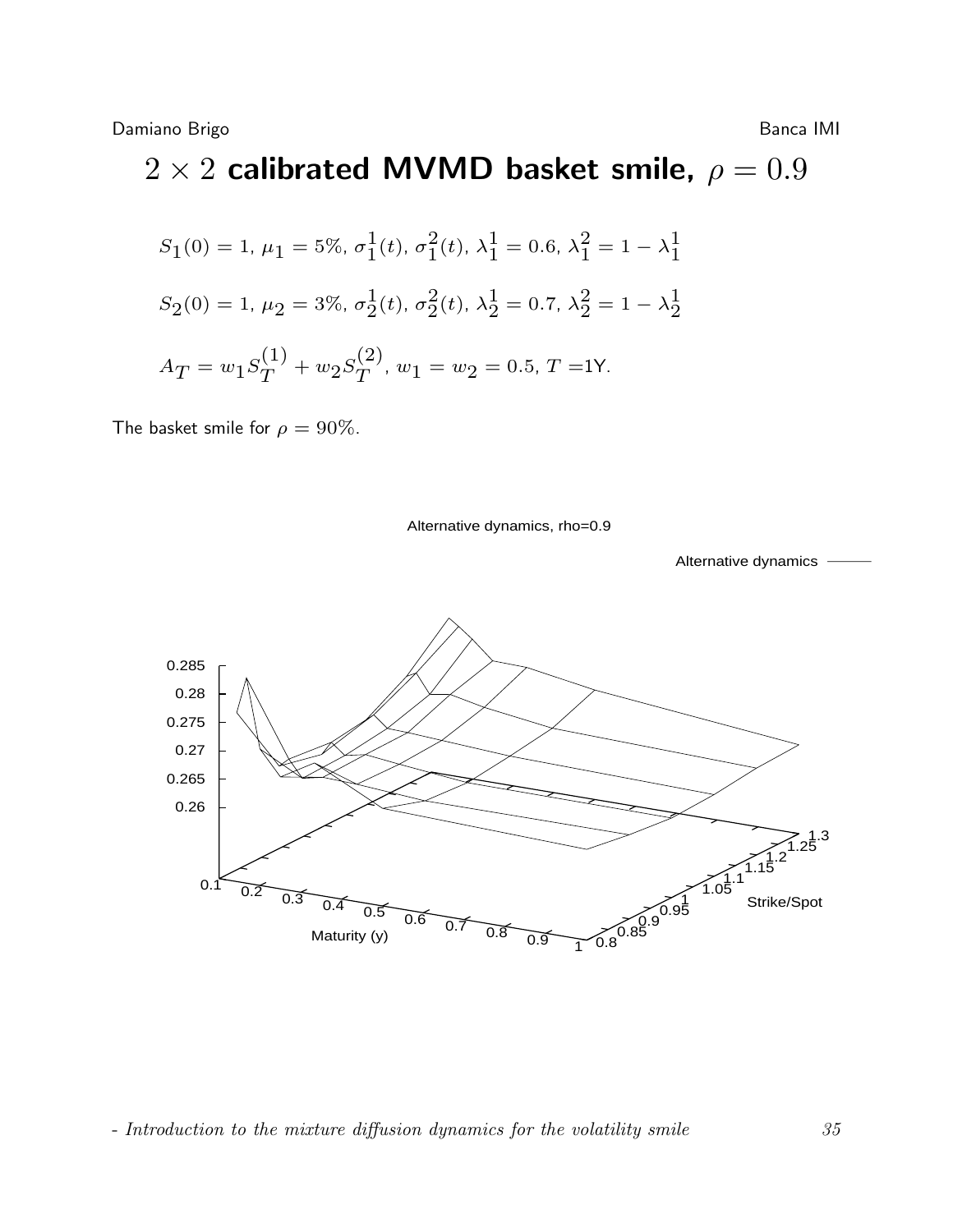# $2 \times 2$  MVMD basket smile at  $T = 6m$  against  $\rho$

$$
S_1(0) = 1, \mu_1 = 5\%, \sigma_1^1(t), \sigma_1^2(t), \lambda_1^1 = 0.6, \lambda_1^2 = 1 - \lambda_1^1
$$
  

$$
S_2(0) = 1, \mu_2 = 3\%, \sigma_2^1(t), \sigma_2^2(t), \lambda_2^1 = 0.7, \lambda_2^2 = 1 - \lambda_2^1
$$
  

$$
A_T = w_1 S_T^{(1)} + w_2 S_T^{(2)}, w_1 = w_2 = 0.5, T = 6
$$
m.

The basket smile for  $T = 6$ m for different  $\rho$ 's.

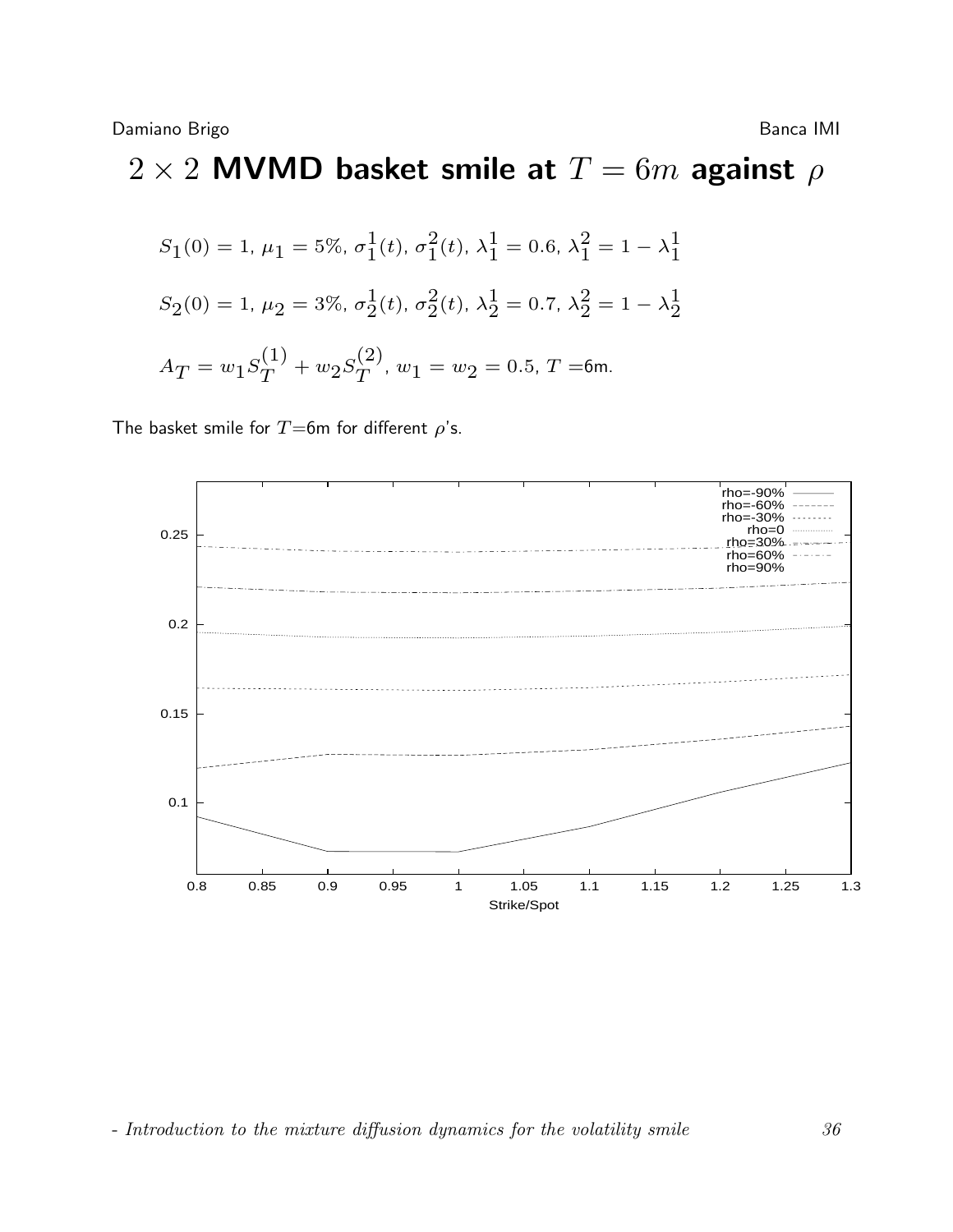# Conclusions and perspectives

Mixture diffusion local volatility model: lognormal mixture and variants

- Good and analytic calibration to market data
- Explicit dynamics, ∃ results, complete market, delta hedging
- Known marginal densities, unknown transitions
- Possible Monte Carlo (Euler scheme)
- Decorrelation between average volatility and underlying asset
- Nested structure for parameterization;
- Extension to multivariate diffusion
- A model to coherently link a basket smile to the smiles of its single names

Current/Future work:

- Stochastic volatility versions of the mixture dynamics lose market completeness but have known transition densities, more tractable for exotic options and diagnostics
- Develop analytical approximations for exotic options with smile (e.g. barrier);
- Diagnostic tests on future volatility structures following calibration;
- More tests on baskets and the role of correlation;